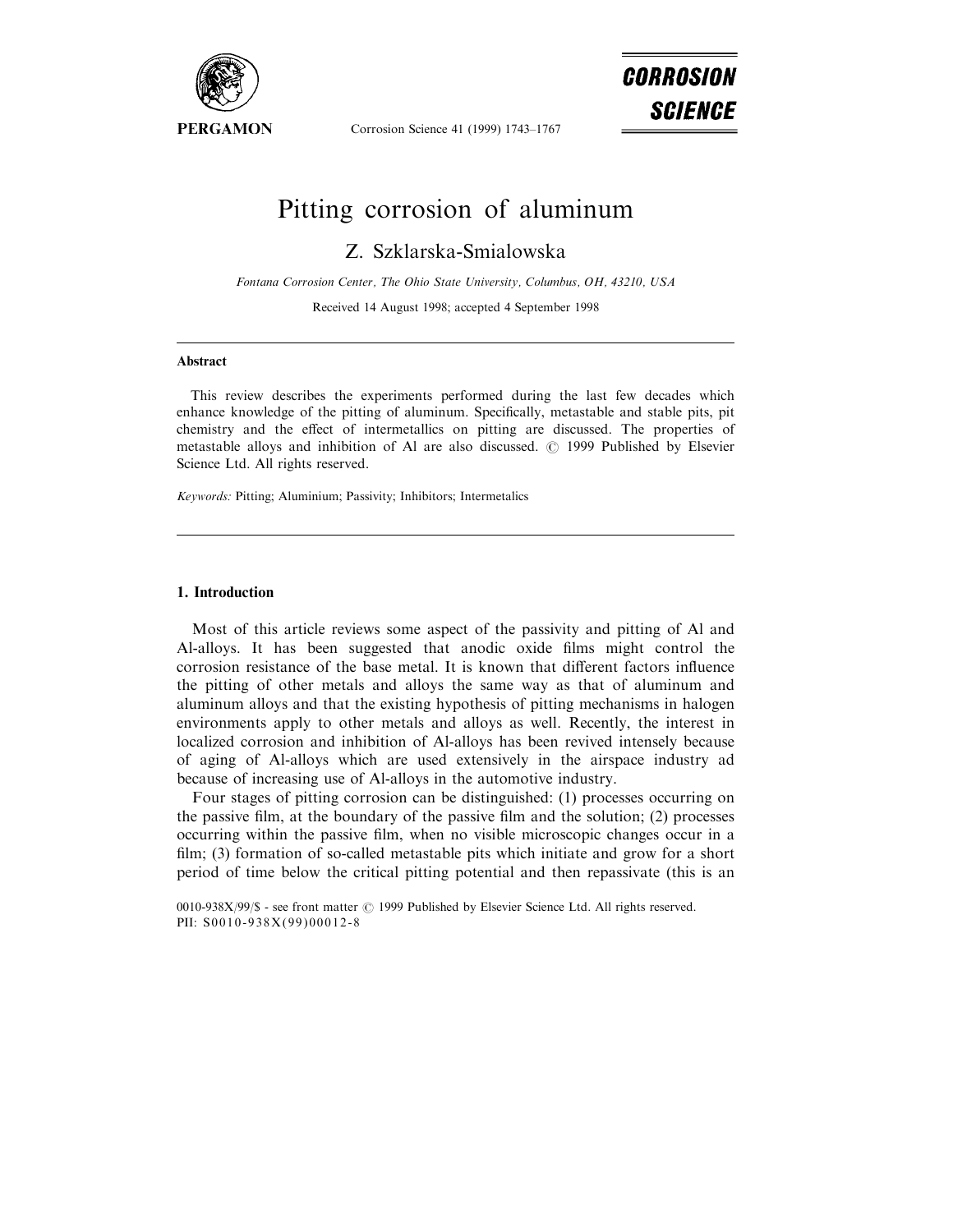intermediate step in pitting); and (4) stable pit growth, above a certain potential termed the critical pitting potential.

A vast number of papers have been published through the years on the growth of stable pits. Metastable pits were first described qualitatively about 30 years ago, but quantitative studies were not reported until the 1980 s [1].

Concerning the first two stages—the processes which lead to the breakdown of the film, hence the interaction of  $Cl^-$  with an oxide film—little is known. These stages are certainly dependent upon the composition and structure of the oxide film. The structural characteristics of the oxide depend on the material composition, the presence and distribution of micro-defects (vacancies, voids, etc.) as well as macro-defects (inclusions, second phase particles its size and shape), crystal structure and the degree of noncrystalinity of the oxide. Its also depends on the electrolyte composition, potential and temperature.

In neutral (roughly between  $pH_1 + 9$ ) noncomplexing solutions, the oxide film on aluminum has very low solubility. Its electronic conductivity is also very low; hence the redox reactions are blocked. However, a small current is measured during metal polarization as a result of the presence of defects in the oxide film.

The air-bourne oxide on the Al was observed to be amorphous, whereas, the structure of the oxide obtained by thermal oxidation of Al was strongly dependent on the temperature. Anodic films that were grown in a borate and tartaric acid solution on the Al are thin, dense, coherent and amorphous, whereas films grown in sulfuric and phosphoric acids contain layers which are thick, porous and crystalline. Hence, the structure of the oxide film on aluminum can be different resulting in different chemical and physical properties.

Vijh [2] has shown that the corrosion potentials of Cu, Ni, Sn, Pb, Fe, Al and Zn in chloride solutions can be related to the estimated band gap values of the corrosion reaction films most likely to be formed. Highly insulating films tend to be associated with more cathodic potentials; a fact which has been qualitatively explained in terms of electron-hole participation in the partial reactions proceeding on the film covered electrode during open-circuit corrosion.

The oxide films grown in aqueous environments on the majority of metals and alloys display semiconductive properties. There are many papers studying the semiconductive properties of iron and steels but only few papers exist that deal with electronic properties of aluminum passive film. The semiconductive properties of passive films were observed to vary with environmental and material variables. For example, depending upon the heat treatment, the passive films on stainless steels exhibited either  $p$ - or *n*-type of defects. At higher electrolyte temperatures, the oxide films on 304 stainless steel behave predominantly as an *n*-type conductor [3]. When higher anodic voltages are applied, the space charge region can be inverted to a  $p$ -type for an *n*-type conductor, and to an *n*-type for a  $p$ -type semiconductor [4]. The number of pits was greater when the films were of the  $n$ type rather than the p-type [5].

Several researchers have intended to correlate the intrinsic properties of oxide films with pitting susceptibility, studying the semiconductive properties of oxides using AC-impedance and photoelectrochemical techniques. The photo-effect easily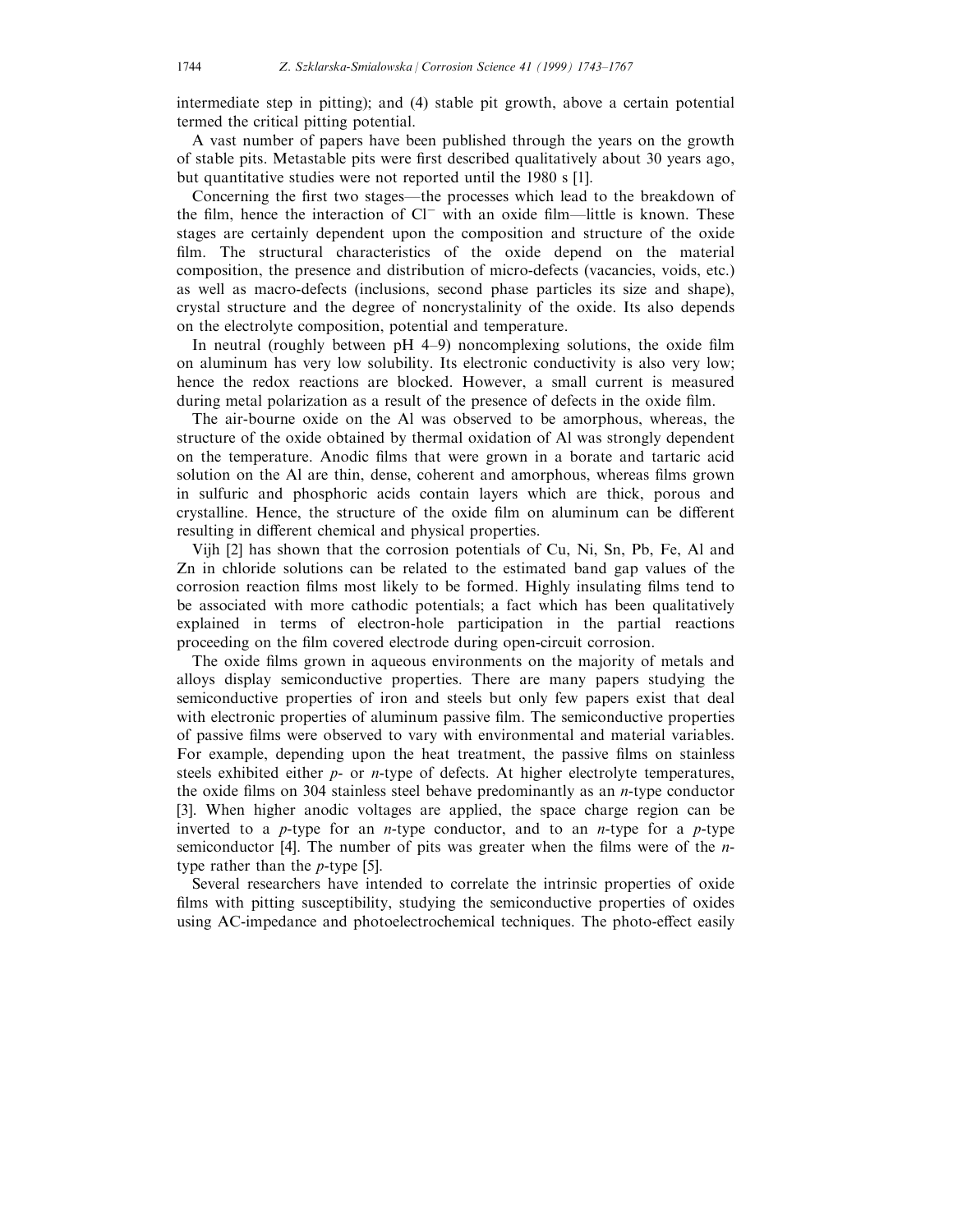can be related to the semiconducting nature of the passive film. The concentration of carriers near the surface can be increased by illumination. Lenhard et al. [6] found a significant decrease in the number of pits and an increase in the breakdown potential, when the nickel oxide ( $p$ -type) was illuminated. At the same time the pitting potential moved to a more positive potential. The same phenomenon was found on steel [7]. Morach et al. [8] found that materials with a lower number of localized states have better resistance to localized corrosion.

Bulk  $Al_2O_3$  is an insulator with a band gap 8–9 eV [9] but the passive film on the Al exhibits a band gap  $\sim$ 3 eV [10]. Menezes et al. [10] measured the photocurrent as a function of potential for pure Al, and AA 7075 and AA 3003 alloys in chloride, molybdate and sulfate solutions. They found that the flat band potential is dependent upon the kind of electrolyte present and shifts to a more positive value with increasing susceptibility to pitting, which is probably associated with a defect structure of the oxide (i.e., deviation from stoichiometry). According to the authors, the diminished photoresponse at positive potentials suggests that the defects (O vacancies or Al interstitials) migrate toward the interface and oxidize.

Kobotiatis et al. [11] studied the electronic properties of a passive layer grown anodically on Al 70775 in chromate and oxalate solutions using electrochemical impedance spectroscopy. The Mott-Schottky plots were obtained from the measurements of capacitance at different potentials. Flat band potentials and the density of the energy state were calculated from these plots. Differences were found in semiconducting properties of the passive layer formed in chromate and oxalate solutions. These differences were related to the inhibition properties of chromate and oxalate to pitting. The oxide developed in the presence of chromate (good inhibitor) exhibits a less-noble flat-band potential and a lower average density of state. No effect of the electric potential was found on the flat band potential and the density of the energy states. Hence, in both of the above papers, the flat band potential was less noble in conditions when the susceptibility of Al to pitting is low as stated in the literature.

The effect of the electronic structure on pitting can be explained by a point defect model [12]. This model assumes that the chloride ions incorporate to the passive film by occupying anion vacancies. This results in a decrease of anion vacancies and increases the cation vacancies. When the cation vacancies start to pile up at the metal interface, a breakdown of the films occurs.

#### 2. Interaction of chloride anions with passive film

In an effort to establish the interaction of chloride ions with a passive film, e.g., if chloride ions are adsorbed on the Al-oxide film and/or are incorporated in the oxide film. Different analytical techniques have been used.

Analytical techniques such as autoradiography [13] SIMS [14] and X-ray photoelectron spectroscopy [15] revealed adsorption of  $Cl^-$  ions on passive films of Al at the open circuit potential as well as at applied anodic potentials. The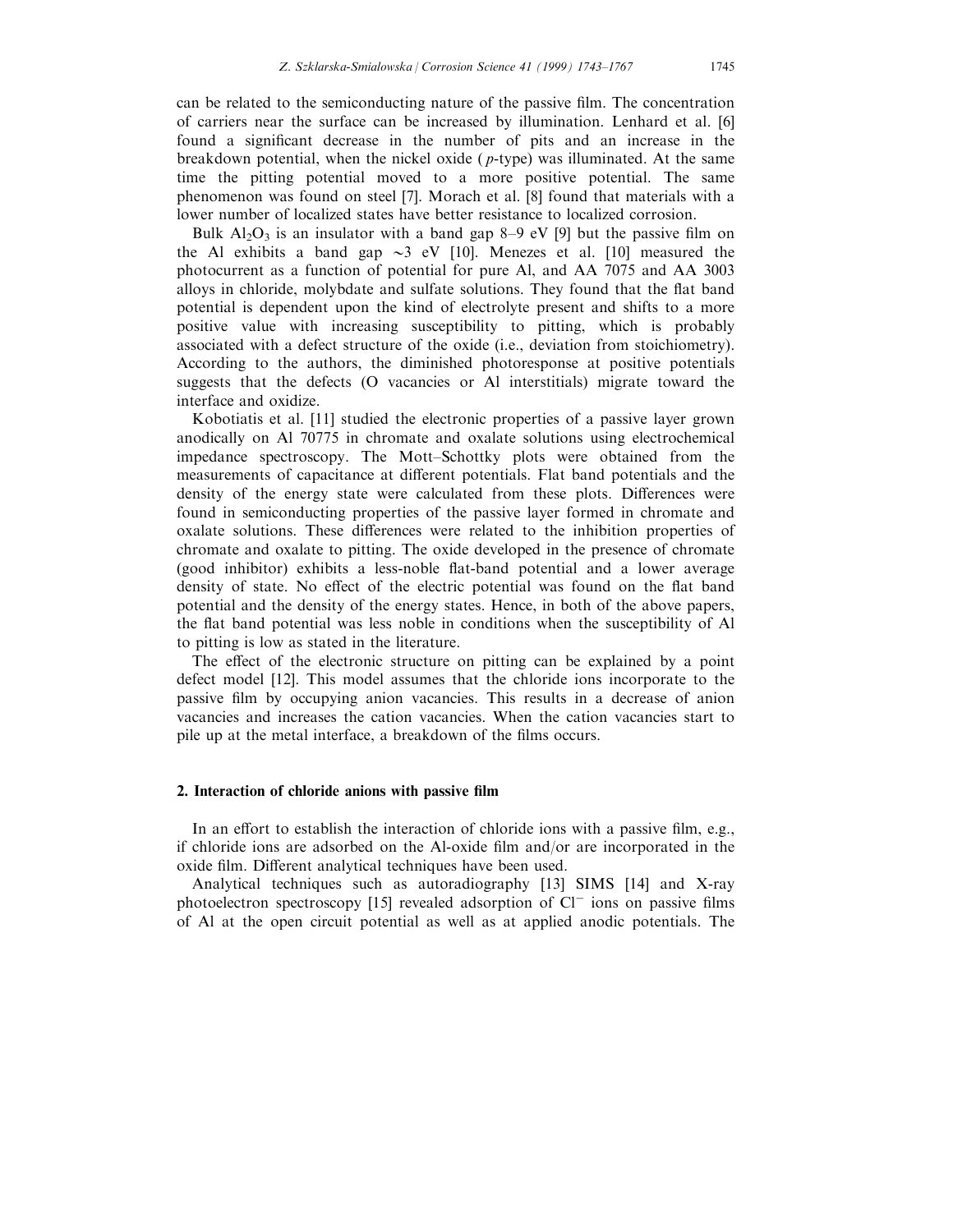metal surface was found to be inhomogeneous, consisting of a number of defects, and the adsorption energy varied from site to site. Accordingly, the adsorption of chloride ions was determined to be local.

Berzing [13] measured the adsorption isotherms on corroding Al with  $Cl^{36}$  as a radioactive tracer. The amount of chloride adsorbed  $w_{\text{Cl}}$ , was a function of the chloride concentration (Cl) and time according to the equation:

$$
\log w_{\text{Cl}} = 0.64 \left( \log(\text{Cl}) + \log t \right) - 7.8
$$

where  $w_{\text{Cl}}$  is expressed as g cm<sup>-2</sup>, (Cl) as mol<sup>-1</sup> and t (min). Chloride adsorption was primarily localized to the corroding pit sites. The adsorption of chloride ions on the passive Al was found to increase linearly with the potential. Addition of nitrate or sulfate delayed but did not prevent the uptake of chloride. The log of delay time was a function of the log chloride concentration and inhibitor species. It was concluded that a corroding aluminum surface has a variety of adsorption sites with different adsorption properties; only a minority of these sites are active for pitting corrosion. According to the authors the results suggest that there is no threshold for the chloride concentration below which pitting will not occur. Similarly, the presence of an inhibitor will delay but not prevent the onset of pitting.

Using the XPS method, Augustynski [15] found chloride ions incorporated at the corrosion potential in the first  $10-15$  A of the oxide/solution interface. At more anodic potentials a significant amount of chloride is also present inside the oxide film. An increased adsorption of  $Cl^-$  was observed at high temperatures probably as a result of increased porosity of the passive film.

#### 3. Metastable alloys

There are not many metals which dissolve in aluminum above a few atomic percent, those that do dissolve are Mg, Zn and Li. The equilibrium solubility of copper, one of the most important elements in aluminum alloys, is only 5.7 at%. When copper is in a solid solution pitting is inhibited [16]. None of the existing commercial alloys have very good resistance to localized corrosion. Therefore, there have been several efforts to produce "stainless" aluminum with a high resistance to localized corrosion in a chloride solution. To obtain this goal, chemically and physically homogeneous supersaturated Al alloys were produced by adding different elements exhibiting good resistance to pitting. It is expected that alloying elements which may be incorporated into the passive film will influence not only the chemical properties but the electronic structure of the film as well. These metastable alloys were produced only in the form of thin films (using nonequilibrium methods) which are useless for technical purposes. However, many papers dealing with nonequilibrium Al-alloys provide interesting fundamental information on the effect of alloying elements on pitting. The pitting potential of aluminum can be substantially increased by the addition of such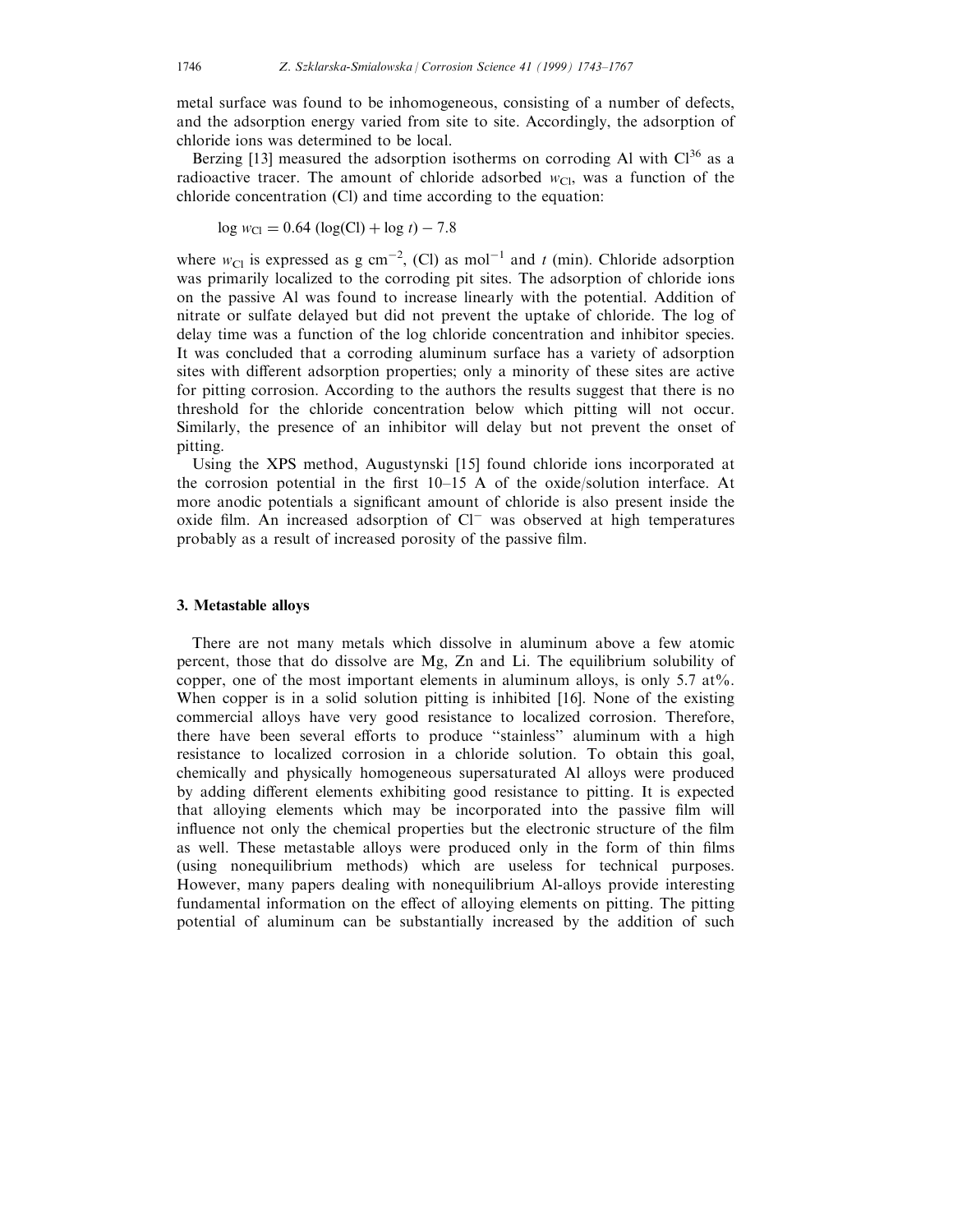elements as W, Ta, Mo, and Cr  $[17-22]$ . Fig. 1 taken from ref. [21] shows anodic polarization of different Al-alloys in  $0.1$  M KCl. As can be seen, all of these elements increase the pitting potential in a neutral chloride solution. In the case of Al-9% W the pitting potential is shifted to more than IV in a more positive direction. Surface analyses were made for oxides on Al-Ta, Al-Cr [19], Al-W [21] and Al $-Mo$  [23]. The passive film on Al $-Mo$ , Al $-Cr$ , Al $-Ta$  has a considerable amount of oxidized solute (5 $-10\%$ ) but only 0.1 $-0.2\%$  of W was detected in the oxide on the Al-W alloy.

Frankel et al. [24] studied pitting of thin  $(1000-2000 \text{ Å})$  sputter deposited Albinary alloys (mainly  $Al-Nb$ ,  $Al-Mo$  and  $Al-Cr$ ). Measurements of the pitting and repassivation potential show that stable pits initiate at potentials only about 30 mV higher than they repassivate (Fig. 2). Hence the contribution of the passive film in inhibiting pitting is low, and pit growth is dependent upon events occurring within pits [24].

Other evidence that incorporation of alloying elements into the passive film does not play a fundamental role in pitting is given by Krishnakumar and Smialowska [25]. They studied passivation characteristics of a sputtered metastable Al-Cr and Al-Ta alloy by electrochemical impedance spectroscopy. It was



Fig. 1. Anodic polarization curves for Al alloys in deaerated 0.1 M NaCl solution [21].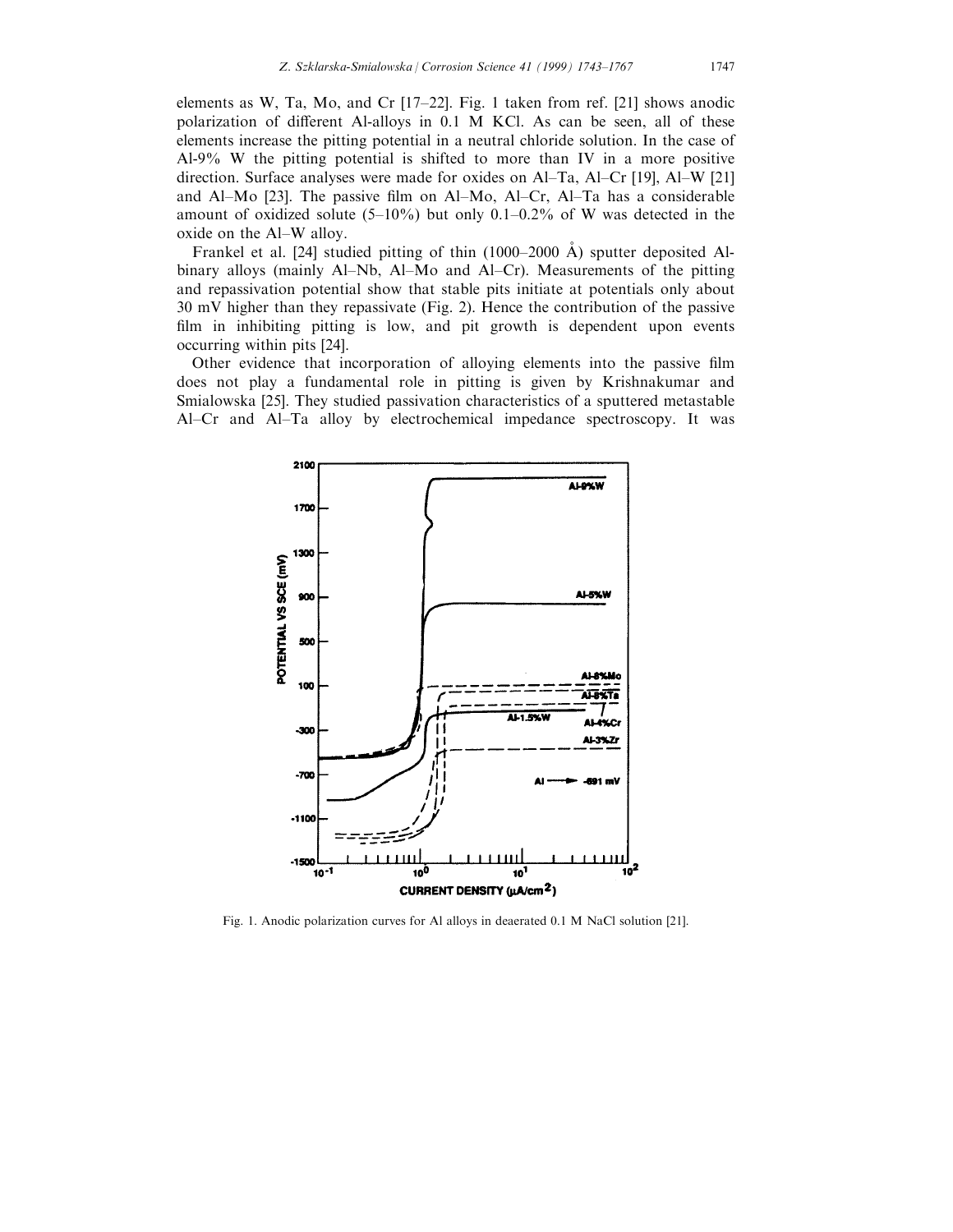

Fig. 2. Pitting potentials for freshly deposited samples,  $E_{\text{pit}}$ , and aged samples  $E_{\text{p}}^{\text{a}}$ , along with repassivation potentials,  $E_R$ , for pure Al and AlNb alloys [24].

demonstrated that the oxide film resistance shows a peak at potentials where a sharp increase in the enrichment level of the alloying elements in the oxide occurs. However, the film resistance decreases and the passive current increases after the enrichment peak is observed (Fig. 3). A decrease in resistance is observed at



Fig. 3. Variation of passive film resistance and current density with potential for Al-10% Ta film in 0.3wt% NaCl solution [25].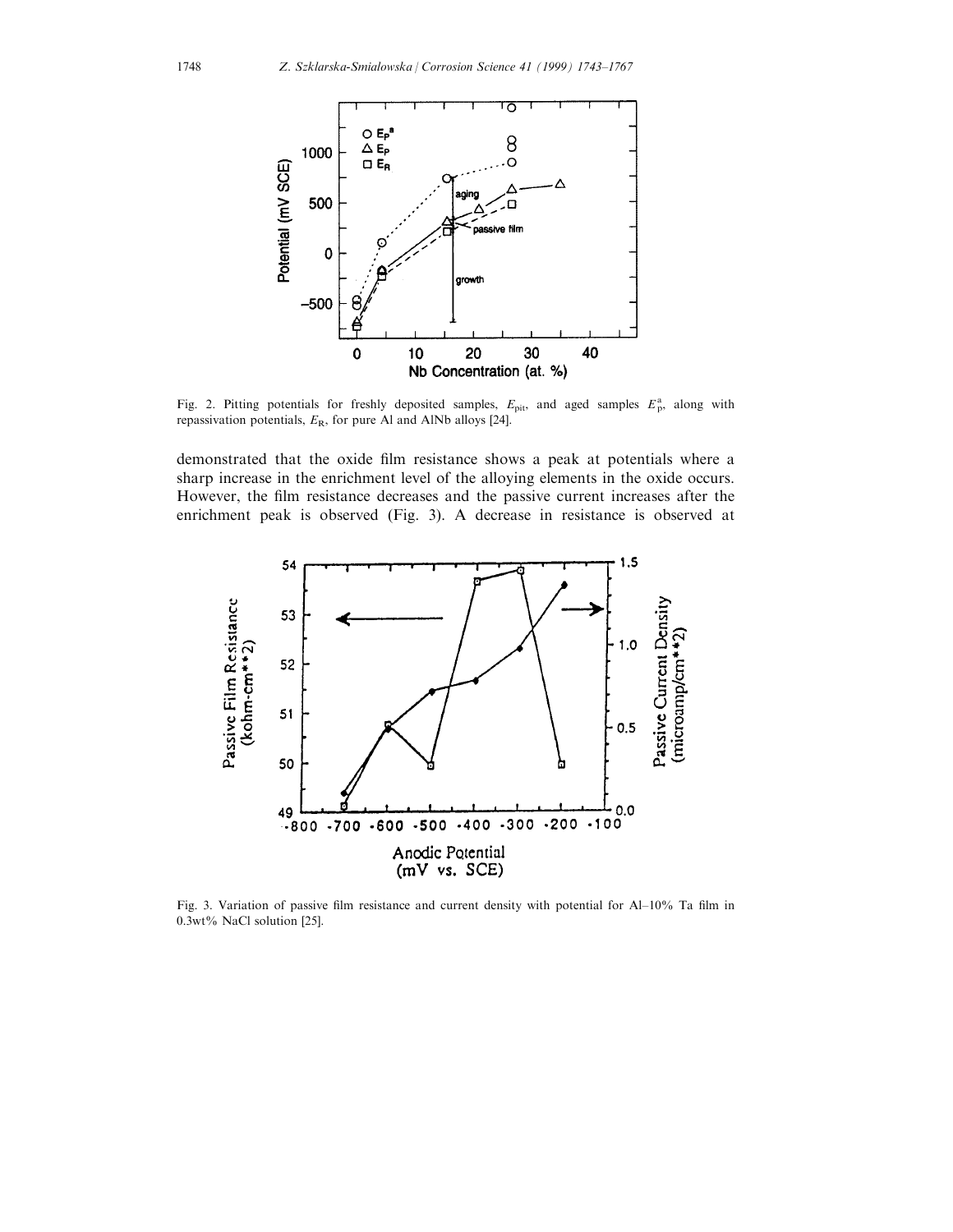potential higher than 500 mV for Al-4%Cr and 800 mV for Al-10%Ta and Al-9%Cr cathodic to the pitting potential despite further enrichment of alloying elements. It was found by others that the ratio of oxidized alloying elements Ta, Cr [17] and W [22] to the oxidized Al increases with potential in a chloride solution (Fig. 4). This indicates that enrichment effects in the passive film do not play a significant role in determining the pitting potential. The resistance on pure bulk Al also start decreasing at a potential well below the pitting potential. No resistance decrease was observed in the sulfate solution (Fig. 5).

There are different points of view concerning which processes within a pit inhibit its growth. It was suggested that inhibition is determined by the oxide solubility in acid of alloying elements [20,26], that the alloying element decreases the pit dissolution kinetics [24], and still another point of view [21] combines enrichment of the solute specie (hence solubility of alloying elements) with the potential of zero charge model [27,28]. According to this model the solute-rich metal region below the film inhibits the pit formation by forming an oxidized solute barrier layer and reduces  $Cl^-$  adsorption because of localized reduction in the  $pH_{\text{zch}}$ . Note that there is a linear dependence between the solubility of oxides in an acid solution with the potential of zero charge of the oxides [26]. The observed increase in the pitting potential of an AlMn alloy [29] can not be explained by the solubility of manganese oxide which is very high. However, it can be explained by the kinetics of a pit dissolution. It is known that the presence of Mn in Al increases cathodic polarization, hence decreases the corrosion rate.



Fig. 4. Ratio of oxidized Al as a function of overpotential for Al-Cr and Al-Ta alloys in deaerated 0.1 M KC; and for Al-Ta alloys in 0.1 M  $Na<sub>2</sub>SO<sub>4</sub>$  [17]. OCP for Al-Ta in KCL= $-1280$  mV (SCE); OPC for Al-Ta in  $Na<sub>2</sub>SO<sub>4</sub>=-1315$  mV (SCE); OPC for Al-Cr in KCL= $-1126$  mV (SCE).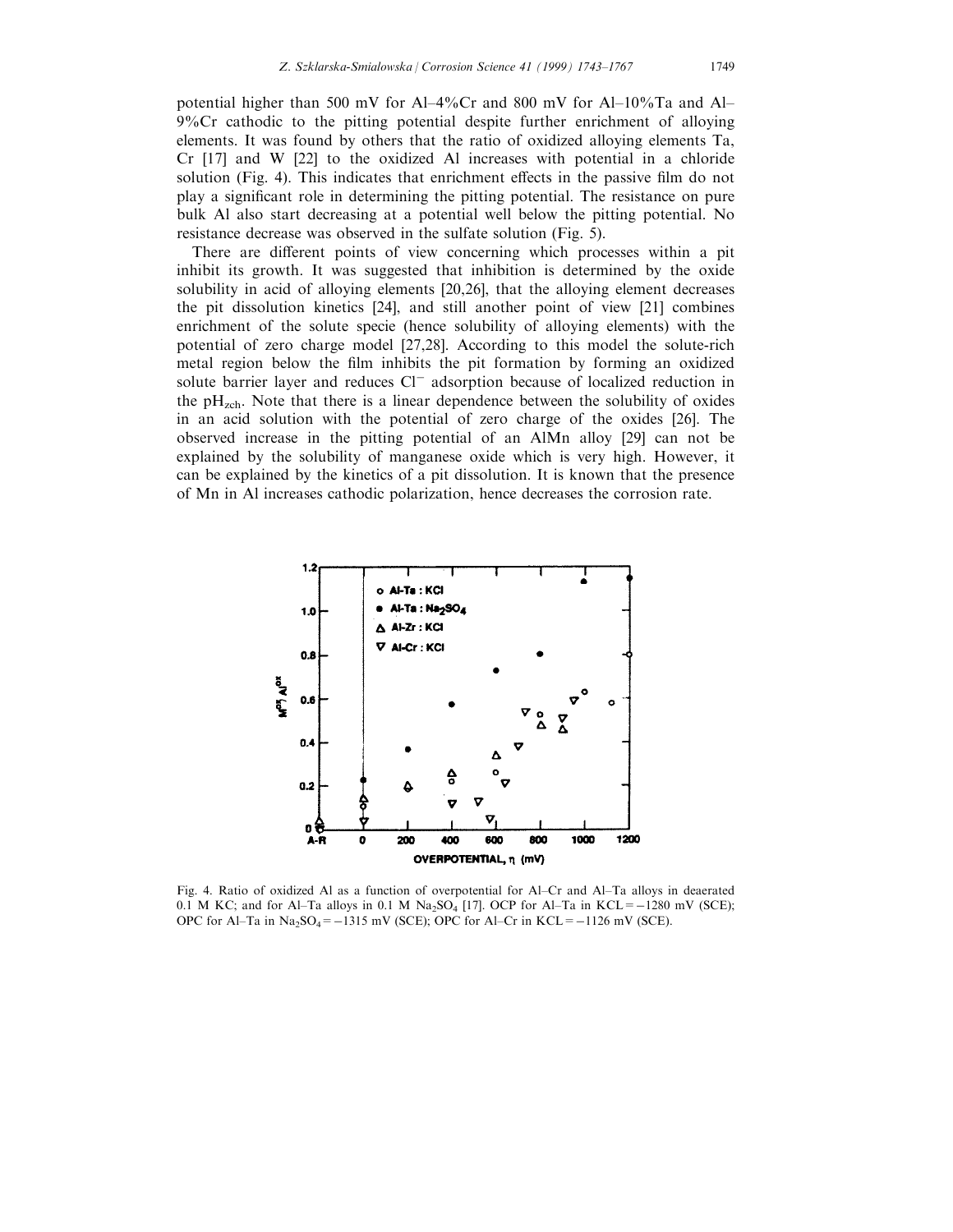

Fig. 5. Variation in passive film resistance with potential for Al-10at% Ta in sodium sulfate solution [25].

It is probable that depending upon the kind of alloying element a different process can determine the rate of pit growth.

## 4. Intermetallics

Intermetallics in aluminum alloys, are either intentionally developed to obtain the desired mechanical properties or are present in the alloys as natural impurities. Depending upon the alloy different second-phase particles are present [30]. For example, 1xxx alloys contain  $Al_6Fe$  and  $Al_3Fe$ , (alloys contain particles with Cu and 3xxx have AlMg and AlMnMg particles. There are intermetallics which when present in the alloy decrease significantly the resistance to localized corrosion (such as particles with Cu and Fe in 2xxx and 1xxx alloys, respectively) and the particles which seem to not adversely affect corrosion resistance. The behavior of the intermetallics depends mainly upon the potential difference between the particle and the matrix in a solution. The phases which are electrochemically more noble than the matrix play the role of cathodes while to the inclusions matrix undergoes anodic dissolution.

From the literature, Buchheit [31] collected the corrosion potential values for intermetallic phases (mainly in NaCl solutions) common in Al alloys which can help to predict the galvanic cell formation in Al-alloys.

Many papers were published on the influence of the  $Al_3Fe$  phase on pitting [32– 36]. Nisancioglu [34] studied the electrochemical behavior of  $Al<sub>3</sub>Fe$ ,  $\alpha Al(Fe, Mn)Si$ and  $\delta$ AlFeSi in NaOH solutions. He made the measurements in an alkaline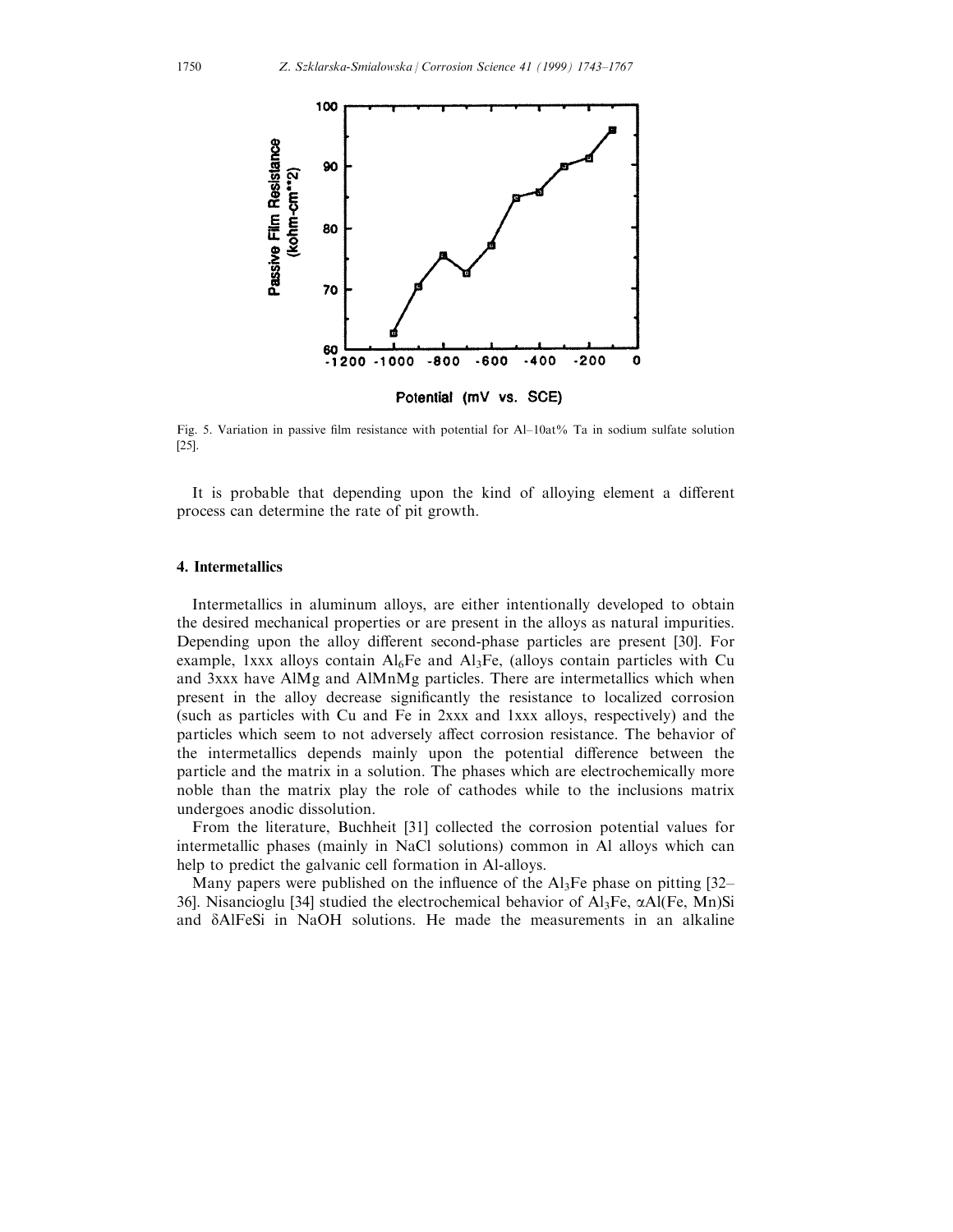solution because a high pH is established around intermetallics acting as the cathode for oxygen evolution. Similar to the earlier result of Golubev and Ronzhin [35], Nisancioglu found that near the corrosion potential the  $Al<sub>3</sub>Fe$ undergoes a selective dissolution of Al and the surface of the  $Al<sub>3</sub>Fe$  crystals becomes richer in Fe. Enrichment with Fe is detrimental to cathodic behavior. Oxidation of Fe into a protective  $Fe<sub>3</sub>O<sub>4</sub>$  occurs at more anodic potentials. A formation of iron oxide inhibits the aluminum dissolution. The presence of Mn or Si in the phase reduces the effect of Fe on both the anodic and cathodic reaction rates.

Metzger and Zahavi [36] examined anodic films on  $Al-1\%Fe$  and  $Al-4\%Fe$ containing particles of  $A<sub>13</sub>F<sub>e</sub>$ . They did not find dissolution of particles but from transmission and replica studies they deduced that the particles were undermined by local pitting.

Mazurkiewicz and Piotrowski [37,38] studied the behavior of  $A<sub>1</sub>$ Cu at the open circuit potential and under anodic polarization in sulfate solutions and found dissolution of this intermetallic with the formation of  $Al^{3+}$  and  $Cu^{2+}$ . The latter are reduced on the electrode in the range of potentials corresponding to the stability of metallic copper. On the basis the electrochemical studies on laboratory synthesized  $\text{Al}_2\text{Cu}$ , other researchers also found that this particle is cathodic with respect to aluminum [39].

Buchheit et al. [40] determined the chemical composition of the particles in AA 2024-T3 and studied its behavior in 0.1 M NaCl at pH 4.2. They found four main types of particles: 60% were AlCuMg (S-phase), 12% were Al (Cu, Fe, Mn), AlCuFe and (Al, Cu) Mn. The S-phase occupied 2.7% of the total surface area. This phase was active and Mg and Al selectively dissolved, leaving a pit where the particle was present. The S-phase dealloying left Cu-rich particle remnants, which were cathodic to the matrix and therefore caused the peripheral formation of pits around the particle. It is interesting to note that some of the Cu-rich particles decomposed into small mobile clusters and could be carried out from the pit probably by mechanical action.

In another paper [41] the localized corrosion behavior of AA 2090 was studied. Two types of pitting were found. The first type was attributed to the dissolution of the subgrain boundary phase  $T_1$  (Al<sub>2</sub>CuLi). A direct correlation between increased subgrain boundary precipitation and increased subgrain boundary pitting was noted. The second type of pitting involved an enhanced local galvanic attack of the matrix material surrounding the AlCuFe constituents which occurred randomly throughout the plate. They also measured the pH solution within an artificial crevice. The pH first increased to 7 (from pH 5) and after 100 min decreased to nearly constant value of 4.

There are many second phase particles which seem to be harmless to corrosion, for example AlMgMn, AlMnCr, AlMnSi particles, which are not cathodic to the matrix. However, it might be expected that these particles would still be the sites where pits will preferentially nucleate, because dissolution of these particles will produce small holes whereas agglomeration of aggressive species can occur.

Zamin [42] studied the role of Mn in the corrosion behavior of Al-Mn alloys.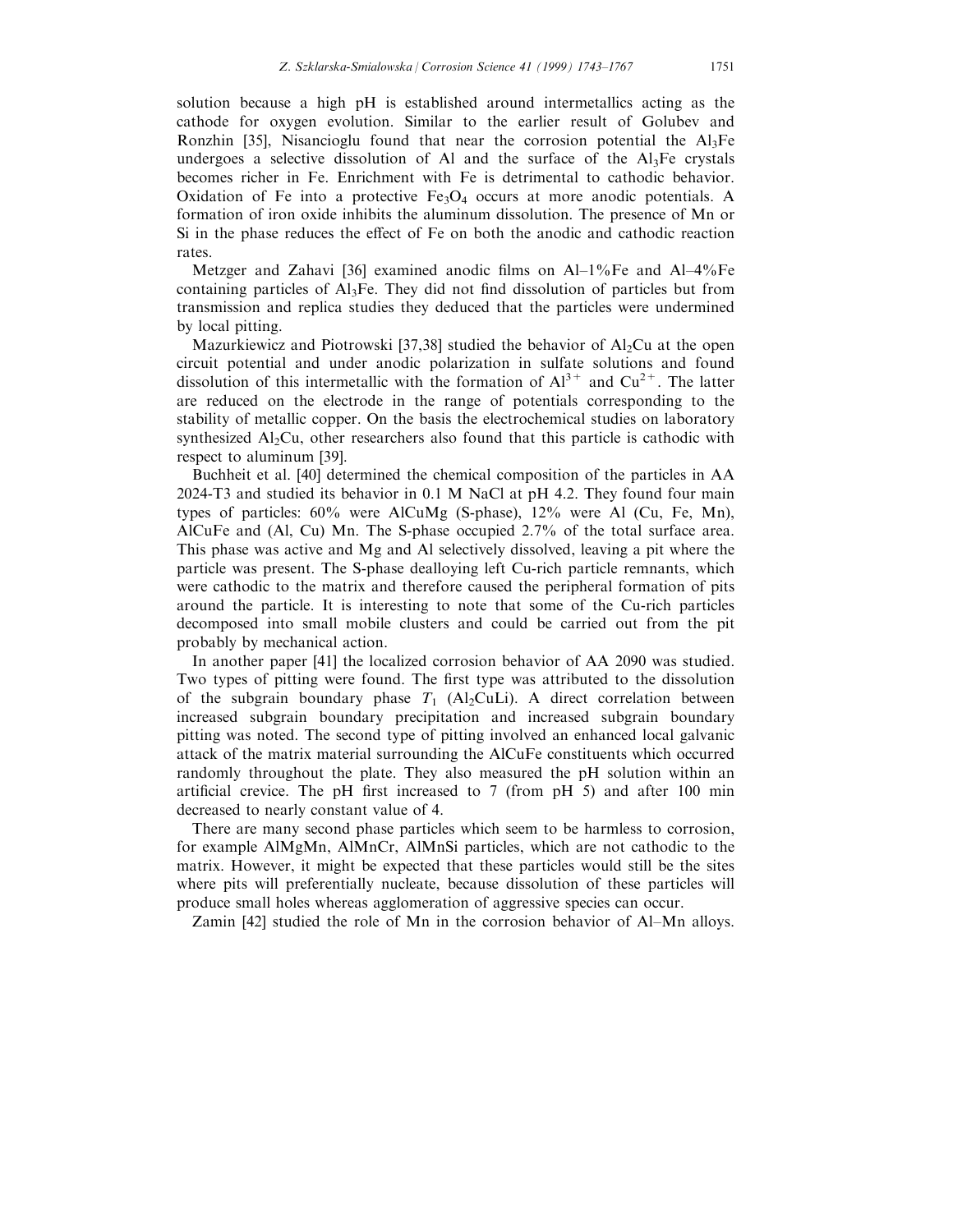The positive effect of an increase on manganese in a solid solution results in the shift of potential of the matrix in the cathodic direction whereas an increase in the Me/Fe ratio in the intermetallic shifts their potential in the anodic direction. In effect the potential difference between the matrix and the intermetallic decreases.

Some authors suggest that the geometry of the intermetallic influence the susceptibility to pitting. The differences in the pitting behavior of 6056 and 2024 alloys were explained by differences in the behavior of the coarse particles in the alloys [43].

#### 5. Metastable and stable pits

Many years ago several researchers observed oscillations of current anodic polarization curves and a constant potential below the pitting potential for different metals and alloys in chloride solutions  $[44]$ . The occurrence of these oscillations was explained by the consecutive formation and repassivation of microsize pits. However, until the last decade no studies of these micropits were performed in detail. The metastable pits are very small in size and grow and repassivate in less than a few seconds. It was expected that the knowledge of the processes occurring during the formation and repassivation of the metastable pits would be helpful in understanding the processes which determine the stable growth of pits. The most important issues in the metastable pit studies are the processes leading to the formation of metastable pits and the electrochemical factor or factors that influence the transition of metastable to stable pits.

When the metastable pits occur first the current increases as the pits nucleate and begin to grow, and then decreases after a short time. It was found that metastable pits on stainless steel are covered by a remnant of passive film  $[1]$ . It is well established that metastable pits form sometimes several hundred milivolts below the pitting potential and during the induction time for stable pit formation. The metastable pitting events occur more frequently at potentials close to the pitting potential. There are many studies of metastable pits on steels  $[1,45-47]$  but few on aluminum. The most profound research on metastable pits on steel was made by Williams et al. [45]. They established the criterion for pit stabilization, namely: that  $I_{\text{pit}}/r_{\text{pit}}$  must exceed  $4 \times 10^{-2}$  A/cm for stable growth.  $I_{\text{pit}}$  is the current within the pit, and  $r_{\text{pit}}$  is the radius of the pit. Below this value metastable pits are formed. This criterion also applied to aluminum alloys (Fig. 6).

As shown by Pride et al. [48] the number of metastable pits on pure aluminum increase with an increase of the anodic potential (until the pitting potential) of a constant concentration of chlorides, and with increasing concentration of chloride at a constant potential. (Figs. 7 and 8). The background current also increased with chloride concentration and potential. As the concentration of  $Cl^-$  increased the current spikes increased and the rate of metastable pit nucleation increased. The same trend was observed when the potential was increased. The authors found that stabilization of the pits also occur on aluminum when  $I_{\text{pit}/\text{pit}}$  is higher than  $10^{-2}$  A/cm.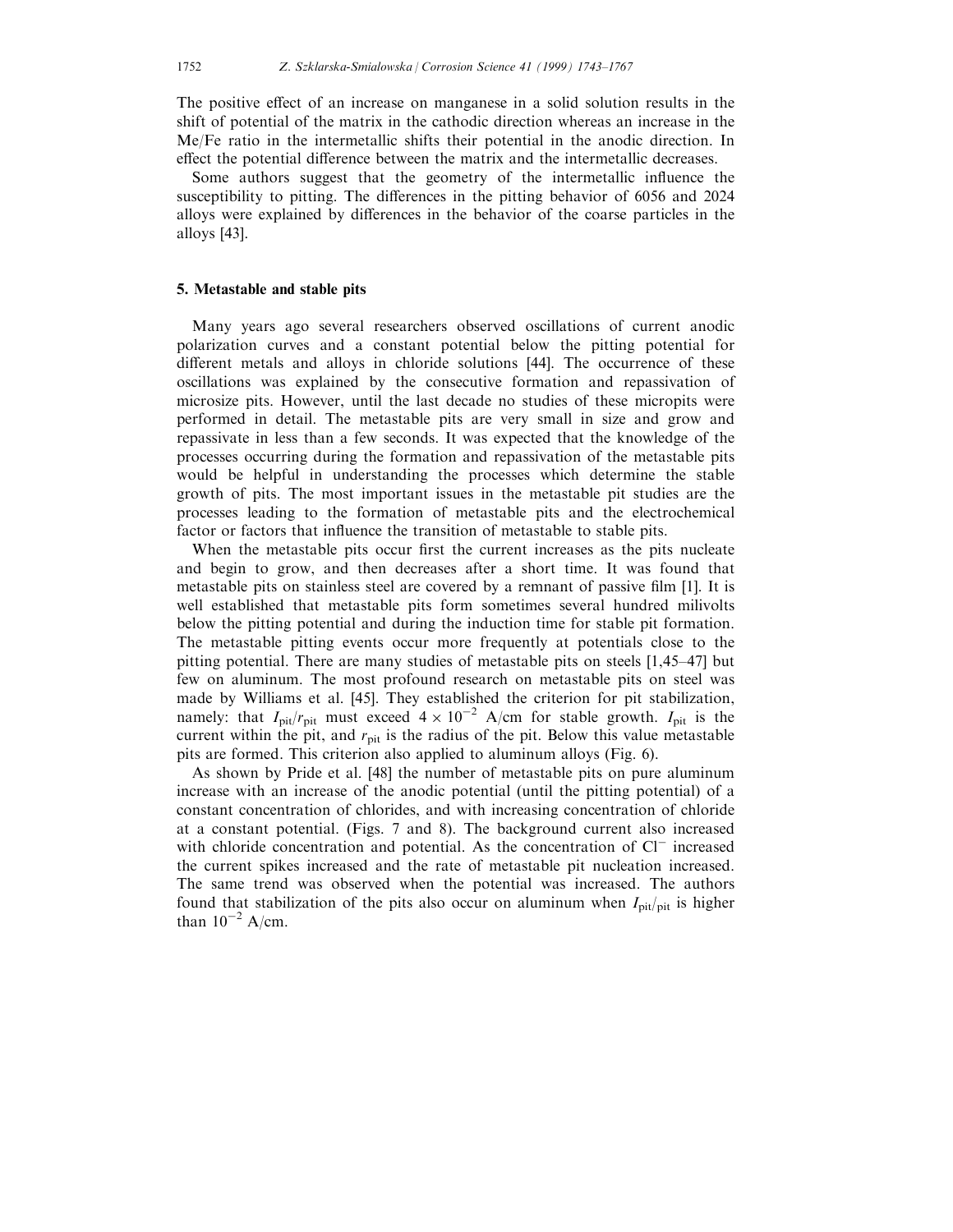

Fig. 6. Relationship between peak pit currents and apparent pit radii at peak pit current for a large population of metastable and stable pitting current spikes [48].

Pride et al. found that the apparent metastable pit current density is  $\sim 0.1$  to 10 A/cm<sup>2</sup> and the apparent metastable pit radius is  $\sim 0.1-6$  µm.

Scully [49] also studied the metastable pitting of Al–Cu thin films in a diluted HF solution and discovered that the  $\theta$ -phase plays a dual role: it raises the potential to promote the metastable pitting initiation and supports cathodic reactions to sustain the pit growth. He suggests that metastable pitting at the open circuit potential may be cathodically limited.

Buzza and Alkire [50] demonstrated that the pit stability depends on the pit size, the duration of time lapse at the open circuit the potential and upon applied potential. These results were interpreted to mean that at a particular applied potential the critical concentration adjacent to the pit surface is required if the pit is to remain active.

Frankel et al. [1] suggested that metastable pitting formed on stainless steel is stabilized by the ohmic drop associated with the porous pit cover and that repassivation is expected to occur if the pit cover ruptures. When the cap on the pit is broken the pit solution is diluted and repassivation occurs.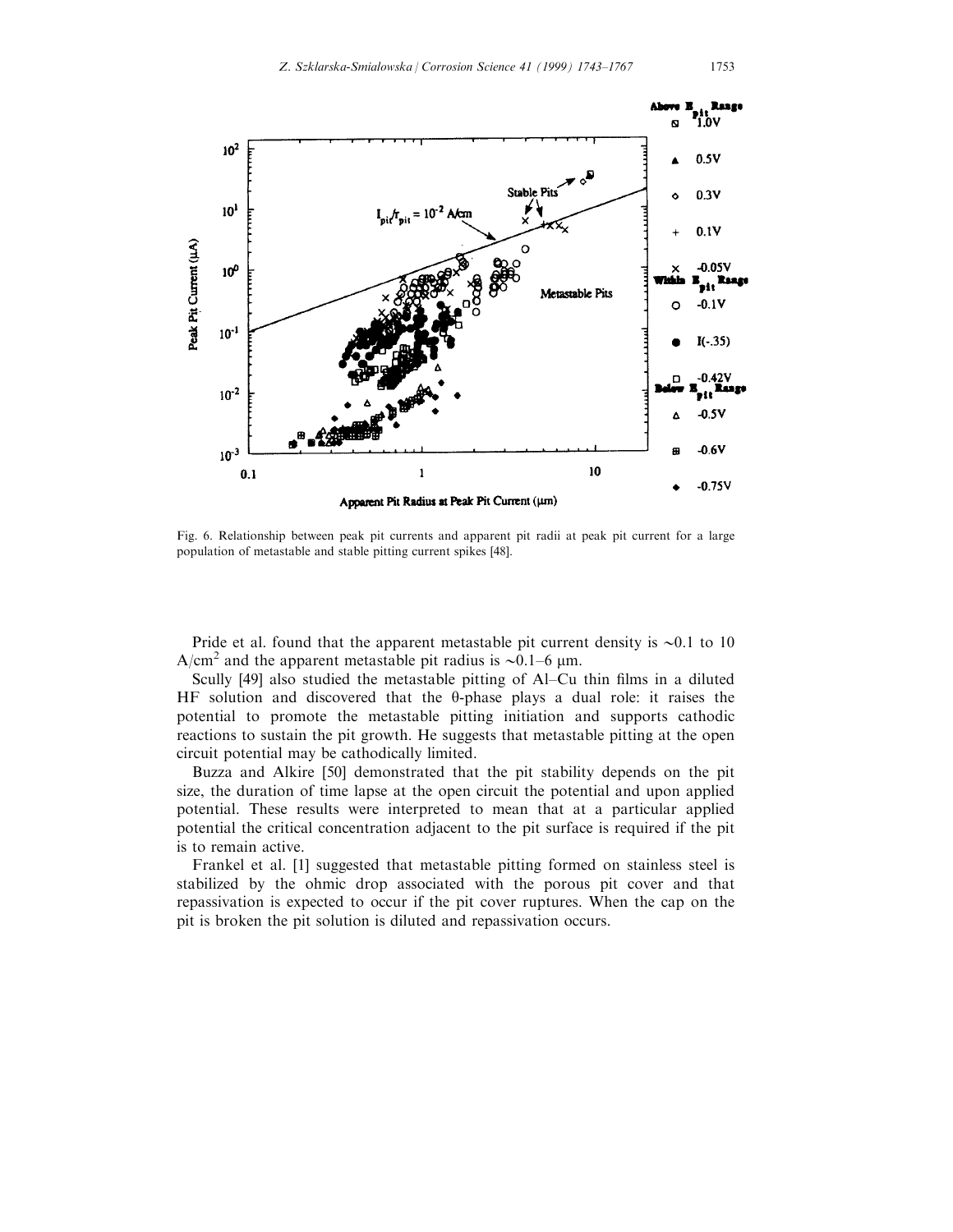

Fig. 7. Time series showing effect of potential on anodic current spikes associated with metastable pitting [48].

It is obvious that a pit will develop when the conditions within the pit are such that the pits are in the active state. Many years ago, Galvele [51] suggested that the stable pits would grow continuously if the critical value of x.i (pit depth times pit current density) were exceeded. He developed this rule taking into consideration the acidification of the pit solution. It is well known that pits (with some exceptions) occur only in halogen solutions. Hence, both acidification and chloride ions are necessary for pit development. The magnitude of the pH is coupled with the concentration of chloride ions in the pit solution. (The pH is lower when the concentration of chloride is higher until a solid metal salt is formed.) As is generally accepted, a necessary condition for stable pit growth is the presence of a salt film at the pit bottom. The presence of a salt film is the result of a high dissolution rate within the pit and the consequent acidification. The chloride salt films stable only in a high acidic solution.

Note that often crystallographic pits are observed especially in the initial stage of pit development. In this case no salt layer could be present within the pit and pit is probably growing under ohmic control.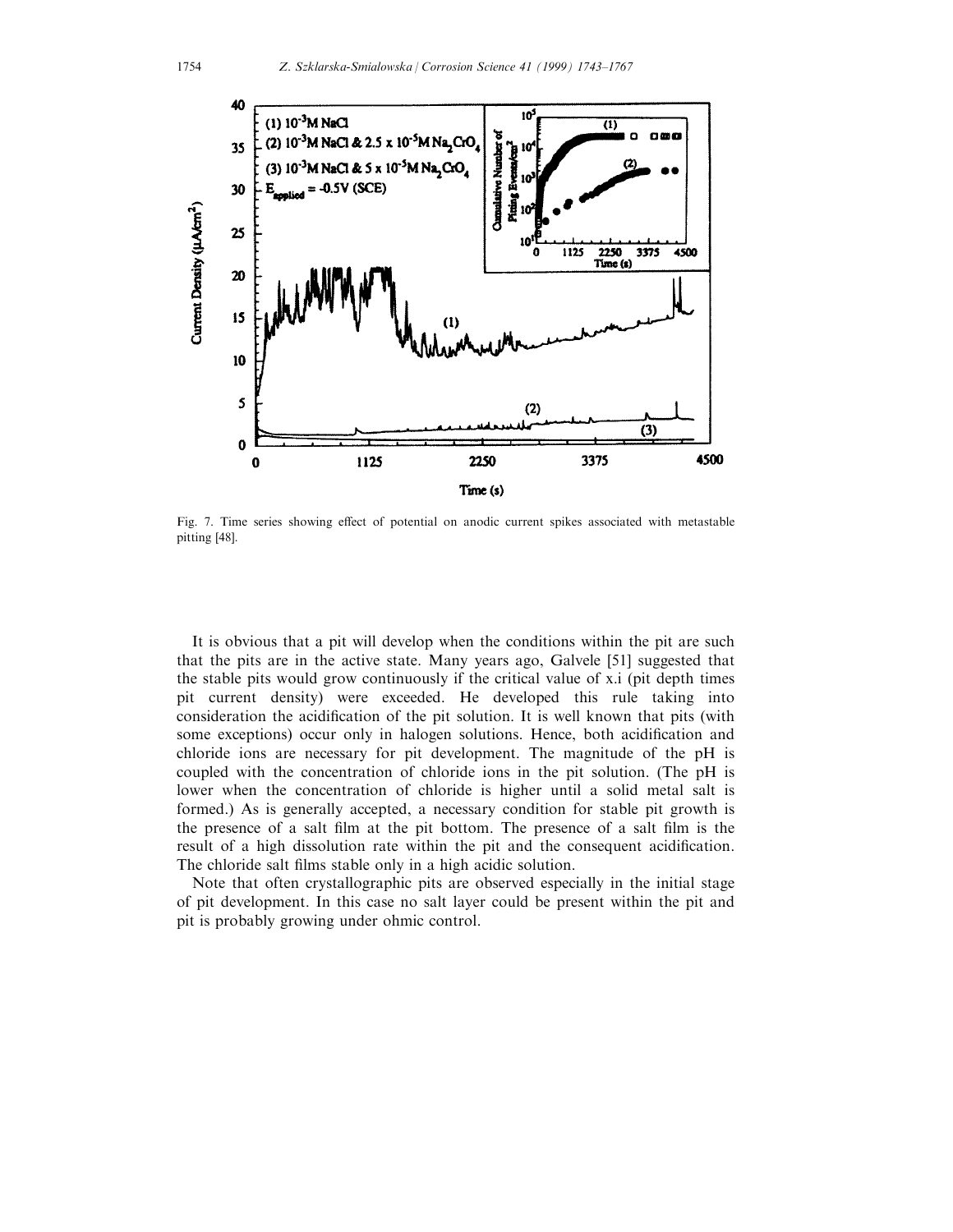

Fig. 8. Time series showing the effect of Cl<sup>-</sup> on the anodic current spikes associated with metastable pitting. Potentiostatic control at a fixed potential  $-0.6$  V [48].

# 6. Pit growth

The prediction of pit growth is important from a practical point of view, therefore many works have been performed to establish the kinetics of pit growth. Different types of experiments were made; measurements of the pit growth on natural and artificial pits at and open circuit potential and at an applied potential. In addition to establishing the pit depth and radius, the number of pits was counted as a function of time. Most of the experiments were done on steel [52].

One of the first investigations of pit growth kinetics on aluminum was made by Godard [53] who found that the pit depth was proportional to  $t^{1/3}$ . By predicting the pit depth from this relationship, he obtained a good agreement with the pitting in service.

Hunkeler and Boehni [54] measured the time required for pits to perforate aluminum foils of different thickness in chloride solutions and in a chloride solution containing different anions at a constant potential. They found that the pit growth is ohmically controlled because the rate of pit growth is related to the conductivity of the bulk electrolyte. The pit depth is a function of time  $(d \approx t^{1/2})$ as is pit current density ( $i \approx t^{-1/2}$ ). Similar values were obtained when studying artificial pits:  $d \approx t^{0.45}$ ,  $i \approx t^{-0.48}$  [50].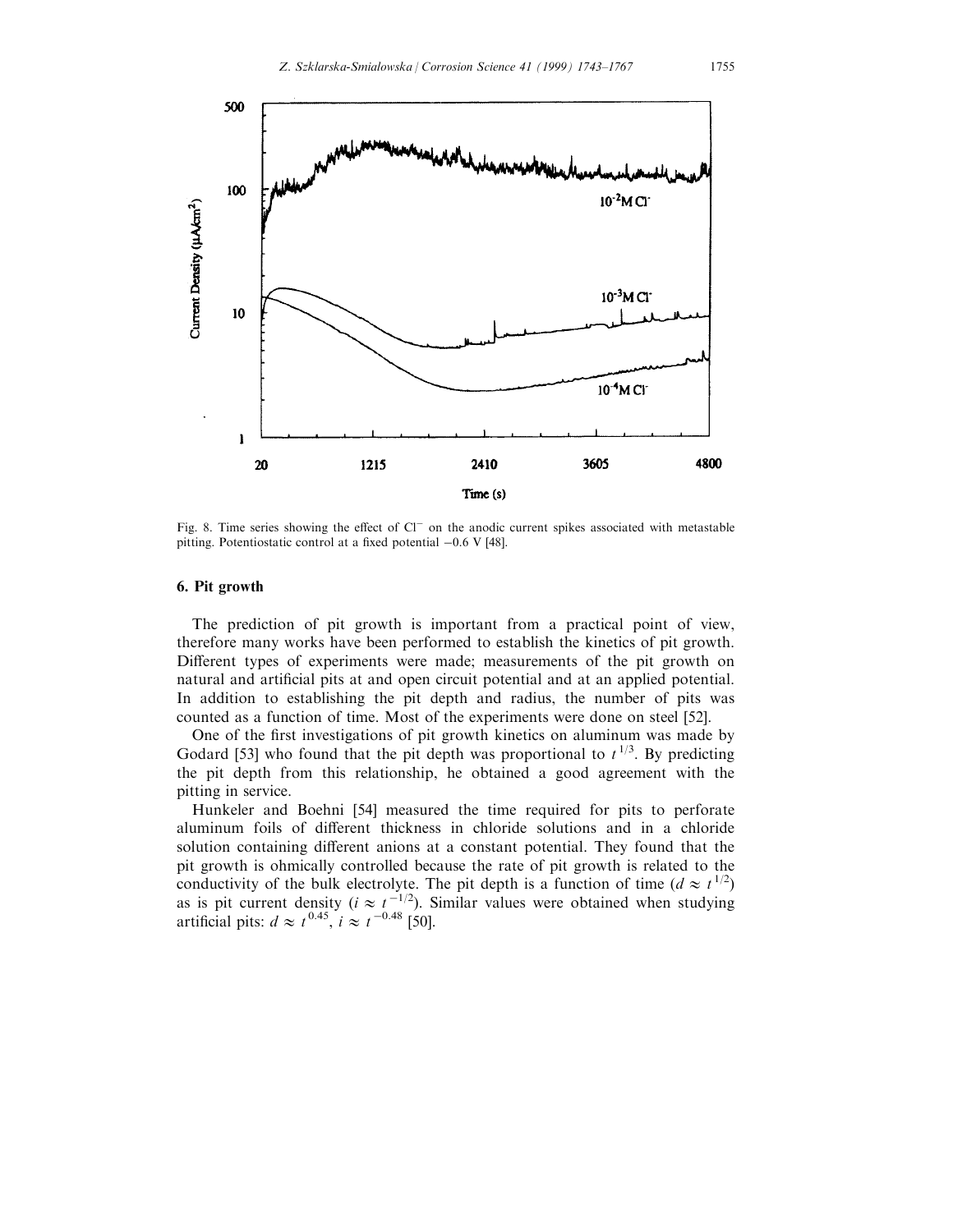The experimental results showing that the pit radius (in hemispherical pits) or the depth increased with the square root of time and that the pit current density decreased with the square root of time are consistent with both a diffusion controlled and an ohmic controlled pit growth rate. In the case of the experiments performed by Buzza and Alkire [50] on an artificial pit initiated by a laser pulse, the pit growth rate was not dependent on the applied potential (at applied potential  $-0.7$  and  $-0.54$  V) therefore they came to the conclusion that the pit growth was diffusion controlled. The discrepancy between the results reported in [54] and [50] might be caused by different experimental conditions.

It is interesting to find the pit current at an early time of pit development. Frankel [55] and Sehgal et al. [56] studied the growth of a 2-dimensional pit in a thin aluminum film by video monitoring the development of a pit at a constant potential. They converted the corrosion rate of the pit wall to current. A very high current density which increased linearly with the potential and reaches a limiting value at a high potential was found. Hence at the beginning the pit growth was under ohmic and after some time under mass transport control. The maximum current noted during the pit growth in 0.1 M NaCl was 120 A/cm<sup>2</sup> [56].

#### 7. Chemistry of pits

It is well documented that within Al pits the salt layer exists, if not during pit nucleation and the first stadium of pit growth, then during a later period of pit growth. As noted by Vijh [57] on metals such as Mg, Zn, Al, Fe, Ni and Zr (i.e., metals that suffer pitting) the dissolution product  $MeCl<sub>x</sub>$  forms a solid salt in pits. It is almost unanimously accepted that a salt film stabilizes the pit. However, there is no clear knowledge on the composition of the salt layer. In the literature two different types of pit's salt are mentioned: Aluminum chloride  $(AICI<sub>3</sub>)$  and aluminum oxychlorides  $A(OH)_2Cl$  and  $A(OH)Cl_2$ . Depending upon the kind of a salt different pH of the solution within the pit can be expected. In the case of the presence of  $AICI_3$  the pH should be as low as 1, because the pH of saturated AlCl<sub>3</sub> is  $-0.3$  [58]. On the other hand, the saturated solution of Al(OH)<sub>2</sub>Cl exhibits a pH 3 [57]. According to Hagyar and Williams [60] the following sequence of reactions occurs, ionization of the bare surface of Al occurs rapidly and  $Al^{3+}$  undergoes hydrolysis very rapidly.

 $Al^{3+} + H_2O \Leftrightarrow H^+ + Al(OH)^{2+}$ 

aluminum hydroxide reacts with chloride

 $\text{Al}(\text{OH})^{2+} + \text{Cl}^- \Longrightarrow \text{Al}(\text{OH})\text{Cl}^+$ 

and then with water producing acidic conditions

 $AI(OH)Cl^+ + H_2O \Leftrightarrow Al(OH)_2Cl + H^+$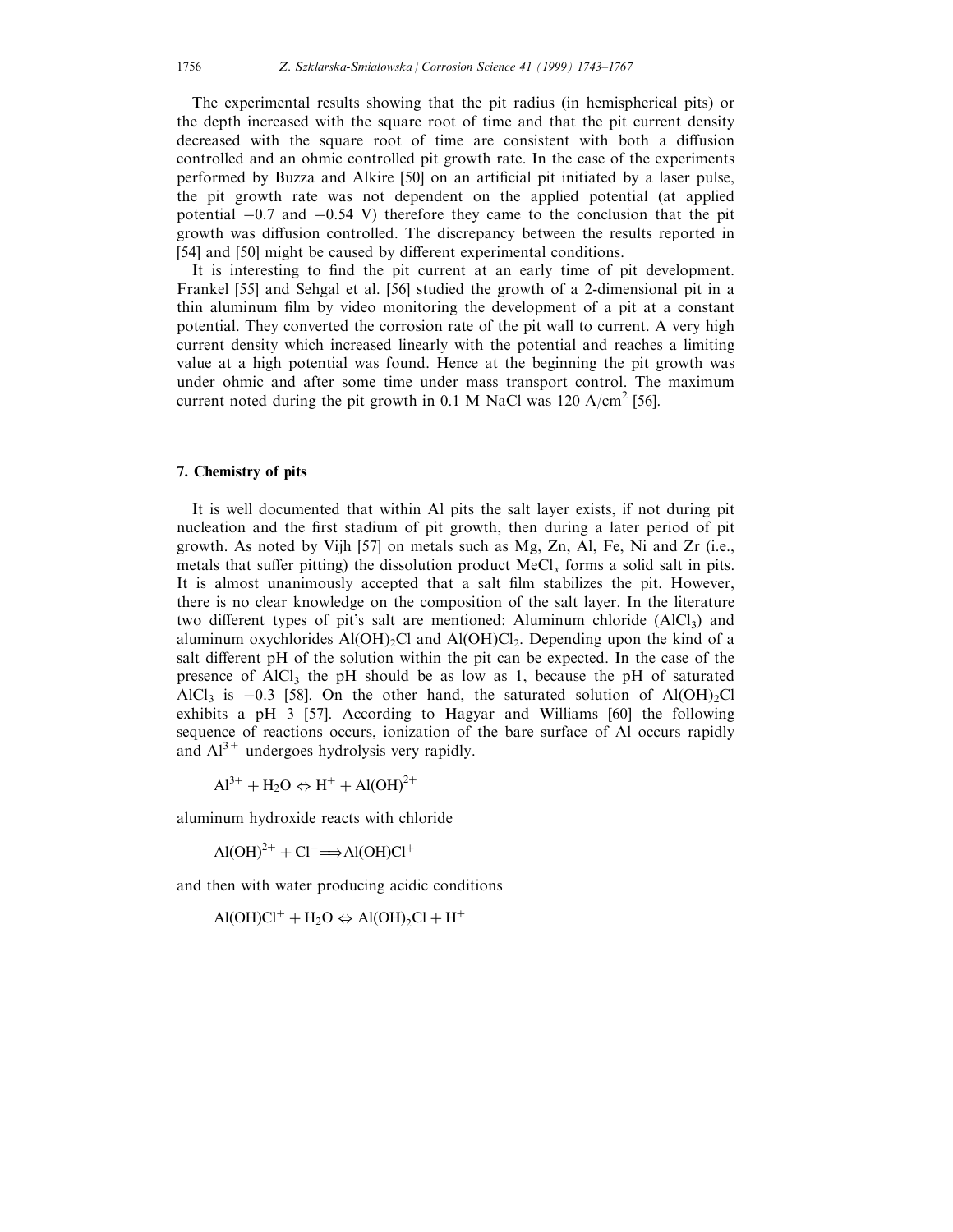Note that  $15-20\%$  of current is consumed for hydrogen evolution within the pits. The aluminum NMR spectrum of the solution extracted from artificial pits was found to be  $A(OH)_2Cl$  and  $A(OH)Cl_2$  [59]. According to Foley and Nguyan [61] these kinds of compounds are present during dissolution of Al in an aqueous chloride solution.

The pH of the solution measured in pure Al pits was found to be between 3 and 4 by using a freezing method when the pH of the bulk solution was 11 [59]. However Kaesche [62] found a pH 2 in the pits and Hoch measured a pH 1 at the active heads of the filiform corrosion  $[63]$ . pH 3 was observed in a simulated occluded cell [64] and in crevices [65]. Alavi and Cottis [66] studied conditions in simulated crevice using 7475-T651 alloy in a 0.6 M NaCl solution. They measured the pH in part of the crevice to be  $3-4$  but within a deeper part the pH was 8. This alkaline pH was probably caused by an occurrence of both anodic and cathodic reactions within the long (8 cm) crevice.

Several authors measured the local pH near intermetallics in aerated chloride solution. Direct measurements of the pH around the AlFe intermetallic were made by Park et al. [32]. Using an ion selective microelecrode they found an alkaline solution in the pits formed around the inclusions.  $AIF_{3}$  is the cathode which provides sites for oxygen reduction. (Fig. 9). This cathodic reaction generates hydroxide ions which dissolve aluminum. In another paper Rynders et al. [67] studied the corrosion at the AlFe<sub>3</sub> inclusion using in situ atomic force microscopy. They observed that circular pits are formed around the inclusion. The radial size of the trench was an order of magnitude greater than the trench depth. It was found that the application of a cathodic overpotential to the region of water



Fig. 9. (a) Schematic of galvanic cell formed by connecting Al3Fe and Al 6061. (b) Hydroxide ion concentration over  $Fe<sub>3</sub>A1$  in contact with Al 6061 [32].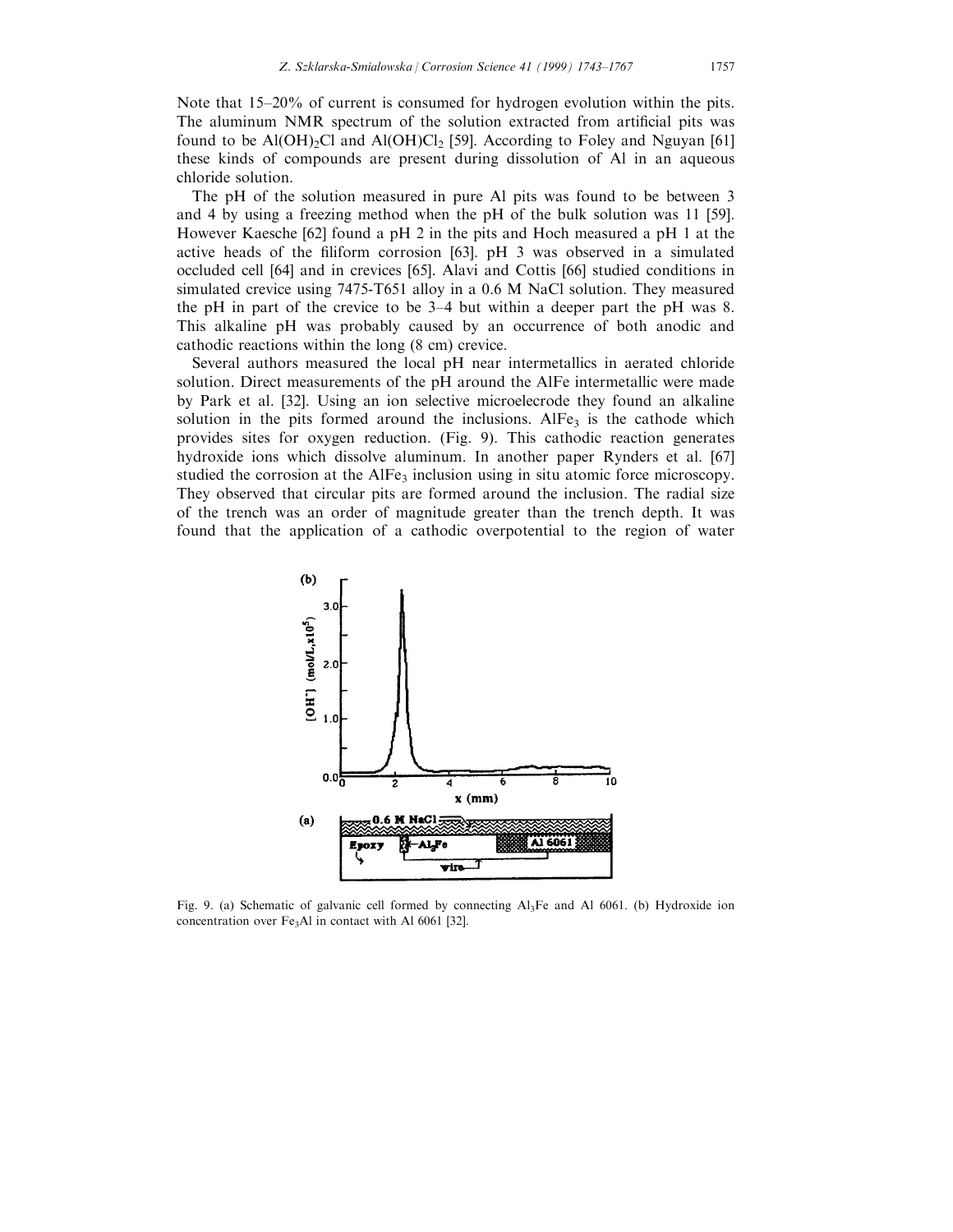reduction accelerated the dissolution process. They expressed the view that ironrich inclusions act as cathodic sites for oxygen reduction and generate a high local pH that initiates pitting corrosion. It seems that Nisancioglu et al. [68] were the first to suggest that the dissolution of Al near the AlFe<sub>3</sub> particle is a result of a local alkalization. Alkaline pits were found around the AlFe<sub>3</sub> particles although the alkalization probably occurs at other cathodic particles. However, no data are available in the literature. It seems that alkaline pits form below pitting the potential and repassivate. However, the repassivated film is weak and is still prone to pit nucleation. Further experiments should be performed to find if this suggestion is correct.

Alodan and Smyrl [69] used fluorescence microscopy to investigate topographical and chemical changes during the corrosion of aluminum alloys. They reported that chloride solutions attack Al 6061 through the Mg, Si and Al inclusions in the early stages, and the inclusions partly dissolve and form corrosion products. During the exposure to a chloride solution, Mg selectively dissolves. On the basis of their results and mathematical model, they came to the conclusion that the pH does not change over the active sites. However, the pH of the bulk solution was rather low (pH 4) and small changes in the pH might not be noted.

Except for the data in paper [66] which shows an alkaline condition within the crevice, all other researchers found acidic conditions within the crevices and pits. However, the alkaline solution within the pits formed around cathodic inclusions was present when the cathodic reaction is oxygen reduction. The alkaline pits form according to a different mechanism.

#### 8. Inhibitors

The effect of inhibitors on the pitting corrosion was evaluated mainly by measuring the pitting potential. The most—studied and the most—important inhibitors for aluminum alloys are chromates. Therefore, mainly the studies of chromate inhibitors will be discussed.

Augustynski [15] used the XPS method to study the effect of  $NO_3^-$  and  $CrO_4^$ ions as corrosion inhibitors for Al. Films formed on Al in the presence of chromate anions were thought to be composed of hydrated chromium III and Al III oxide as well as a significant amount of adsorbed (incorporated) VI species. The results show that the interactions between Al and various aggressive (chloride) or inhibiting ions from the solution exist at potentials distinctly more negative than the critical potential for pitting. He found that the inhibitors studied undergo reduction inside the protective oxide film. Somewhat similar results were reported by Rabbo et al. [70]. Using the SIMS method a rapid uptake of chromium by alumina was assumed to be associated with the reduction of  $CR_2O_7^{2-}/CrO_4^{2-}$  at the tips of flaws in the surface film; a more gradual uptake of chromium was also found that was presumed to be associated with the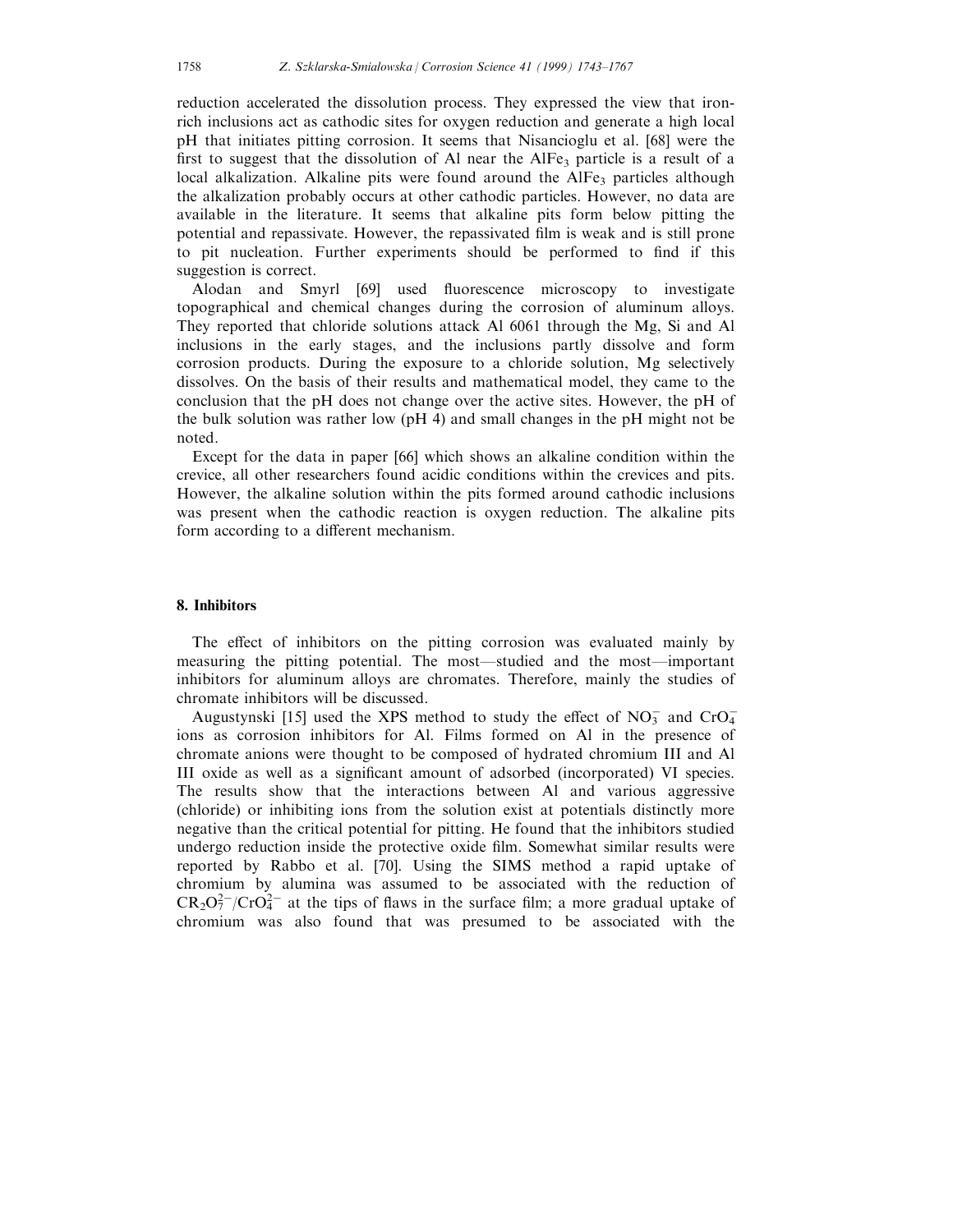penetration of  $Cr_2O_7^{2-}/CrO_4^{2-}$  in the outer layer of the film. It was suggested that chromates inhibit action blocking the incorporation of  $CL<sup>-</sup>$  into the oxide film. It was hypothesized that the reduction of the inhibitive oxyanions supplies oxygen atoms that allow displacement of  $Cl^-$  from the metal/oxide interface.

Hawkins et al. [71] studied the interaction of chromate species with Al supporting air-formed and anodic films using fluorescence detection of X-ray absorption. They observed the presence of different valency Cr species depending upon the thickness of the oxide layer. Cr (III) was present after immersion of a specimen with an air formed film into a chromate/chloride solution. On the other hand, a significant amount of Cr (VI) was found in a thick anodic film. In an intermediate thickness film  $(6 \text{ nm})$ , both Cr  $(III)$  and Cr  $(VI)$  were present. The authors claim that rapid reduction of chromate species proceeds at the flaw bases. For air formed films, it is envisaged that the penetrating chromate species may be reduced by an electron conduction process through the residual film, when its outer region has been disaggreated or dissolved.

X-ray studies of the valency of Cr in aluminum have shown that III- and VIvalent Cr species may be present in a passive film on aluminum [72]. Trivalent Cr is incorporated in the oxide film when aluminum is anodized in a chromate solution [72] and is found to be present to some depth in the oxide.

Pride et al. [48] reported that the chromate also affect metastable pits; the metastable pit nucleation decreases at a given potential and  $Cl^-$  concentration.

The experimental results indicate without a doubt that after immersion of Al (or steels) to neutral chromate solutions, two phenomena occurs; adsorption of chromate and its partial reduction. Several possible actions of chromates can be taken into consideration: (1) chromates can adsorb in defective spots, decreasing the active area of the surface and therefore increasing the passive properties of a film; and  $(2)$  chromates can incorporate into the defective sites of the film, and can be reduced into chromium oxides increasing the protectiveness of the film against the chloride attack; (3) chromates and/or chromium oxides can change electronic properties of the passive film. Except for paper [4] no studies have been made on the effect of inhibitors on the electronic properties of aluminum passive film.

Cartledge [73] claimed that chromates act as an adsorption inhibitor in nonreduced form. He found that in a neutral solution containing chromates and air, a faster the cathodic reaction is a fast reduction of oxygen and no reduction of chromate. Hence, in this case the real passivator is oxygen and the inhibitor acts by decreasing the critical passivation current as a result of the adsorption of chromate on the metal surface. Thomas and Nurce [74] came to the same conclusion on the basis of potentiostatic measurements.

Breslin et al. [75] studied the electrochemical behavior of aluminum in aggressive chloride solutions containing molybdate and dichromate. They noted the increase of the pitting potential in both solutions. They measured the uptake of chromium by Al powder in a solution of different concentrations of  $Cl<sup>-</sup>$  and  $Cr_2O_7^{2-}$ . The smaller uptake of chromium was in the more concentrated chloride solutions (0.2 M). At this concentration of  $Cl^-$  the pitting potential practically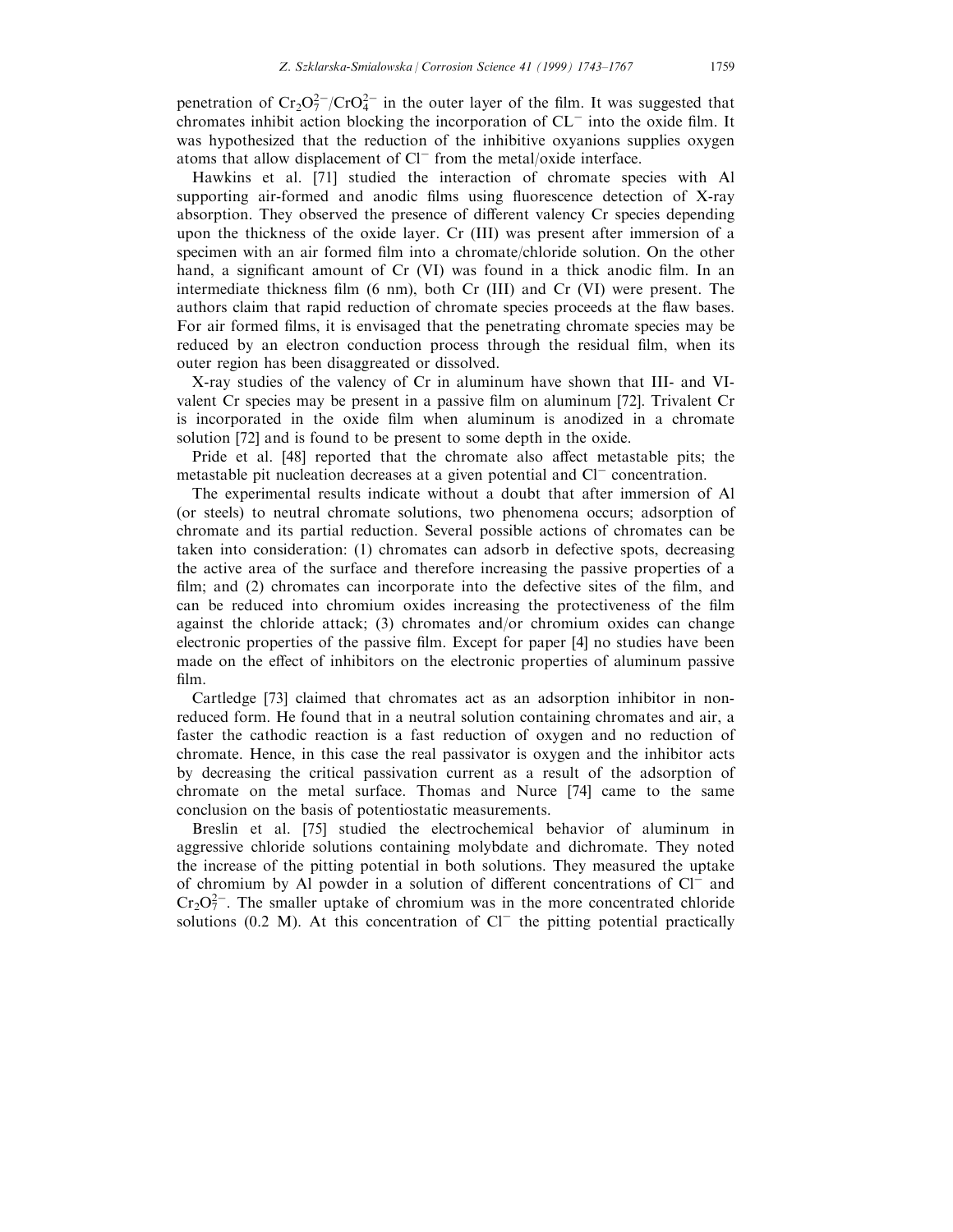does not change with the content of  $Cr_2O_7^{2-}$  from 0 to 0.2 mol/dm<sup>2</sup>. They suggested that reduction of molybdate and chromate species occurs at the flawed region of the passive film.

As shown in the past by many researchers, to inhibit pitting the corrosion of Al and steel (by increasing the pitting corrosion potential) the concentration of the inhibitor or chloride is not as important as the ratio of  $Cl<sup>-</sup>$  to the inhibitor concentration [76]. There is a linear dependence between log of  $c_{iCl}$  and log  $c_{inh}$ . This relationship seems to indicate that the competitive adsorption of  $Cl^-$  and the inhibitor occurs. Because the surface of the non-noble metals is always inhomogeneous, it is clear that adsorption occurs first of all at some defective spots.

Fig. 1 in the Breslin paper is interesting as shows polarization curves of Al in 0.5 mol/dm<sup>3</sup> NaCl with an addition of 0.1 and 0.05 mol/dm<sup>3</sup> Na<sub>2</sub>Mo<sub>2</sub>O<sub>7</sub> at pH 7. The passive current is lower (hence exhibits better passive properties) for a lower concentration of molybdate but the pitting potential is less positive. At a higher concentration of molybdate, the passive current is higher and the pitting potential is also higher. This result shows that more protective film measured by current density will not always lead to better resistance to pitting.

A high pitting potential associated with a high passive current was also noted for chromate concentration from  $1.5 \times 10^{-4}$  to 0.01 M. However, at 0.1 M chromate, passive current was the lowest and the pitting potential was the most positive (Fig. 10) [77]. This figure presents polarization curves on 2024 Al in 0.1 M NaCl with different concentration of chromate. The pitting potential increases and the corrosion potential decreases as the chromate concentration increases (Fig. 11). In the region of chromate concentration studied the pitting potential increases linearly with pH (Fig. 12). These results clearly show that pH plays an important role in chromate inhibition. Unfortunately, there are no studies of the effect chromates pH in inhibition of Al. Perhaps, there exist a synergistic effect between chromate and hydroxide ions. It is worth mentioning that the same value of the pitting potential of aluminum alloys 8090 and 2014 was measured in  $1-10wt\%$  of NaCl solutions at pH 2, 6 and 11 [78]. The pH was adjusted using HCl or NaOH. In another paper [79] a constant pitting potential was measured at controlled pH between 6 and 8.

It should be noted that many inhibitors which are not incorporated into the passive film increase the pitting potential of Al. Citrate, tartrate, benzoate and acetate increase the pitting potential of Al but to a lesser degree than nitrate and phosphate [80].

The studies of chromate conversion coating enlighten to a certain degree the action of chromates at the corrosion potential. When Al with the Alodine converting coating is immersed in a NaCl solution, a small quantity of chromates are released [81]. As shown by polarization measurements (Fig. 13), the presence of 15 ppm of chromate in chloride solution decreases the corrosion potential into the region where no pitting corrosion occurs; hence, the region of potential below the pitting potential is enlarged. This effect is probably caused by the increasing pH of the solution. For example, the pH of 1 M NaCl is 5.7 and in the same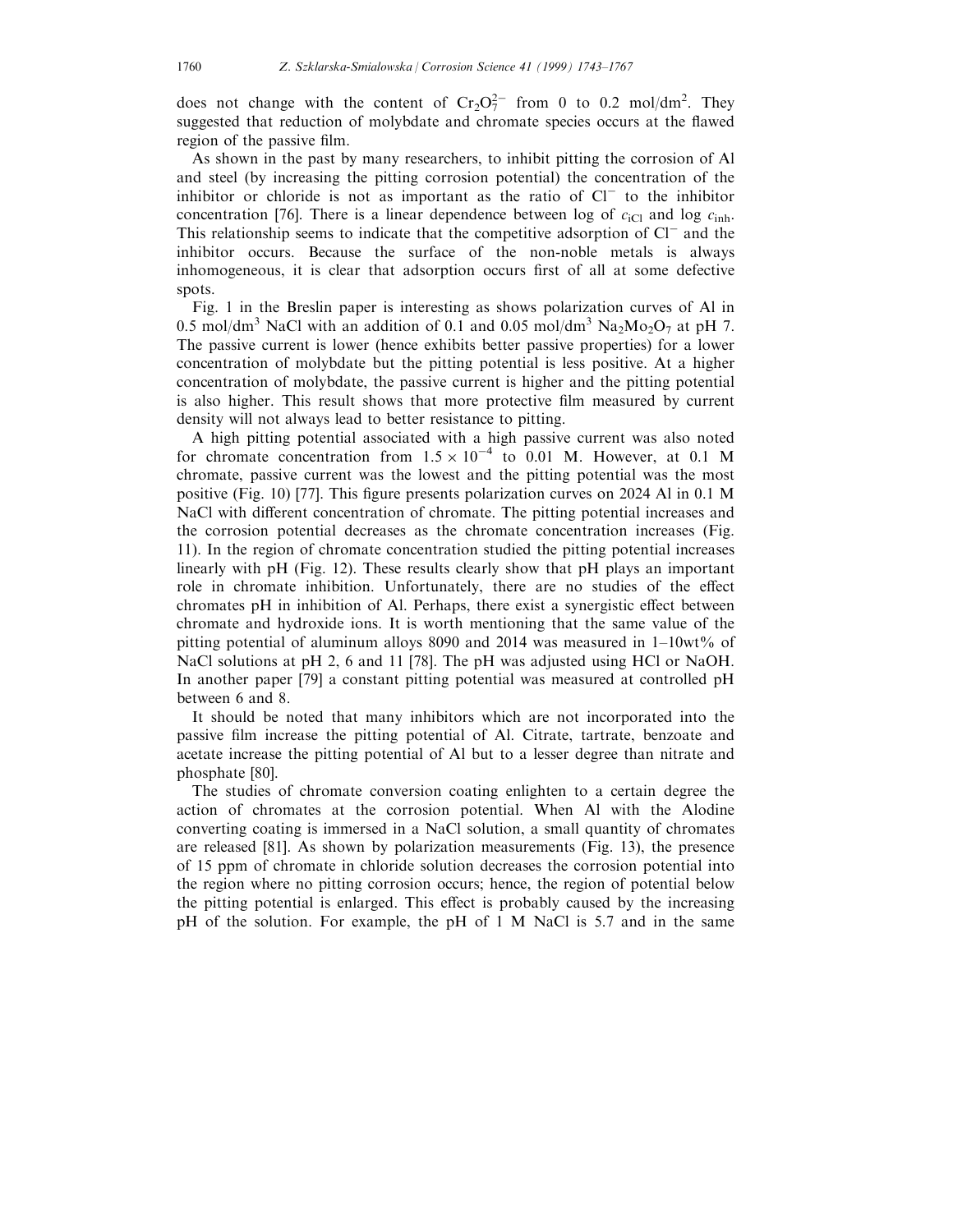

Polarization Curves of Al 2024-T3 in 0.1 M NaCl + X M K CrO<sub>4</sub> Stagnant Solutions

Fig. 10. Anodic polarization curves for Al 2023-T-3 in 0.1 M NaCl with dierent concentration of potassium chromate [77].

Fig. 10. Anodic polarization curves for Al 2023-T-3 in 0.1 M NaCl with different concentration of potassium chromate [77].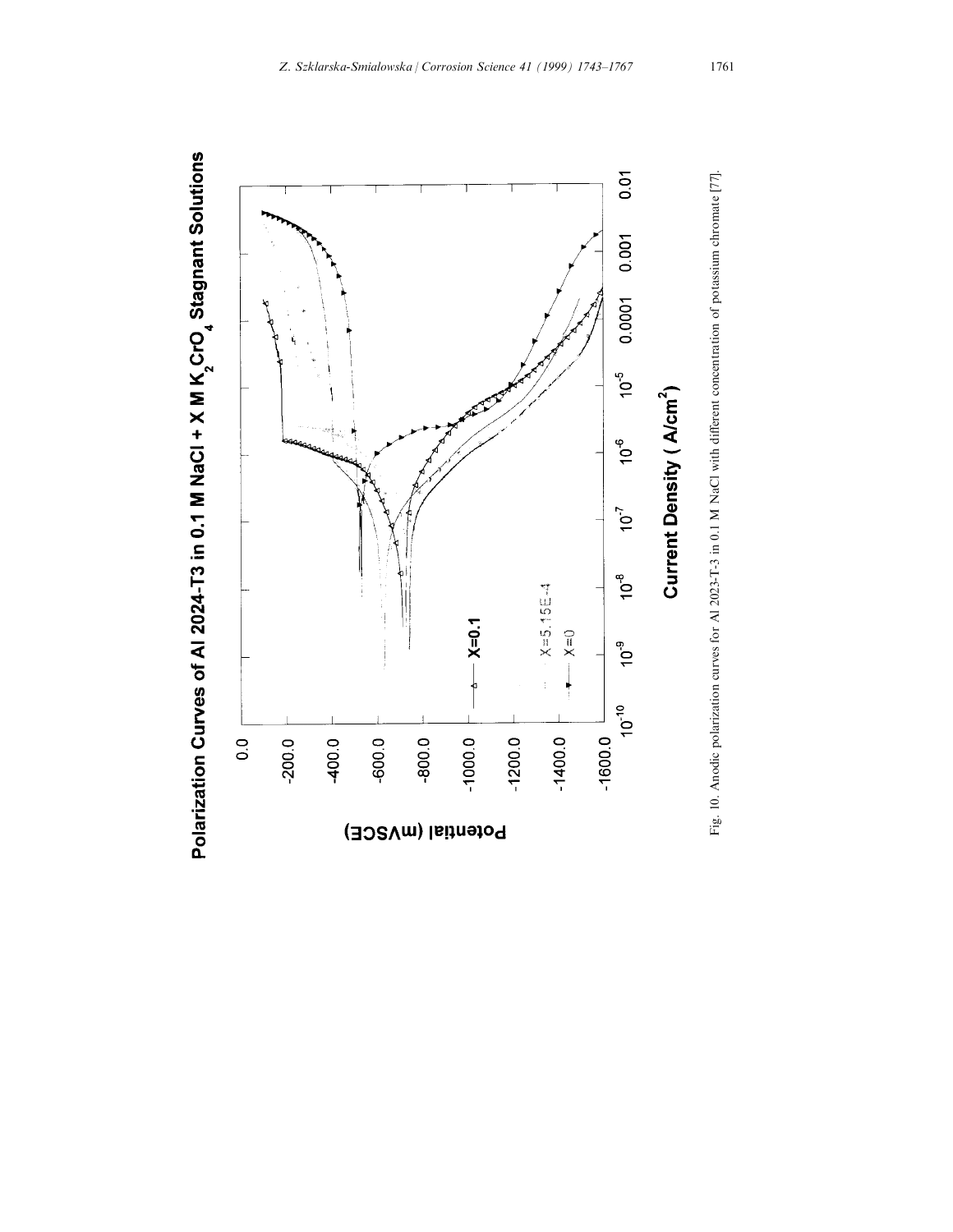

Fig. 11. Dependence of corrosion ( $E_{\text{corr}}$ ) and pitting ( $E_{\text{p}}$ ) potentials on chromate concentration [77].

solution with 100 ppm of chromate the pH is 7.4. This change in pH corresponds to a decrease of about 100 mV in the corrosion potential. An addition of about 0.01 M chromate increases the pH to 8.2 which corresponds to corrosion potential decrease of about 150 mV. As seen in Fig. 12 potential changes 50 mV for one



Fig. 12. Dependence of corrosion and pitting potential on pH of chromate solutions [77].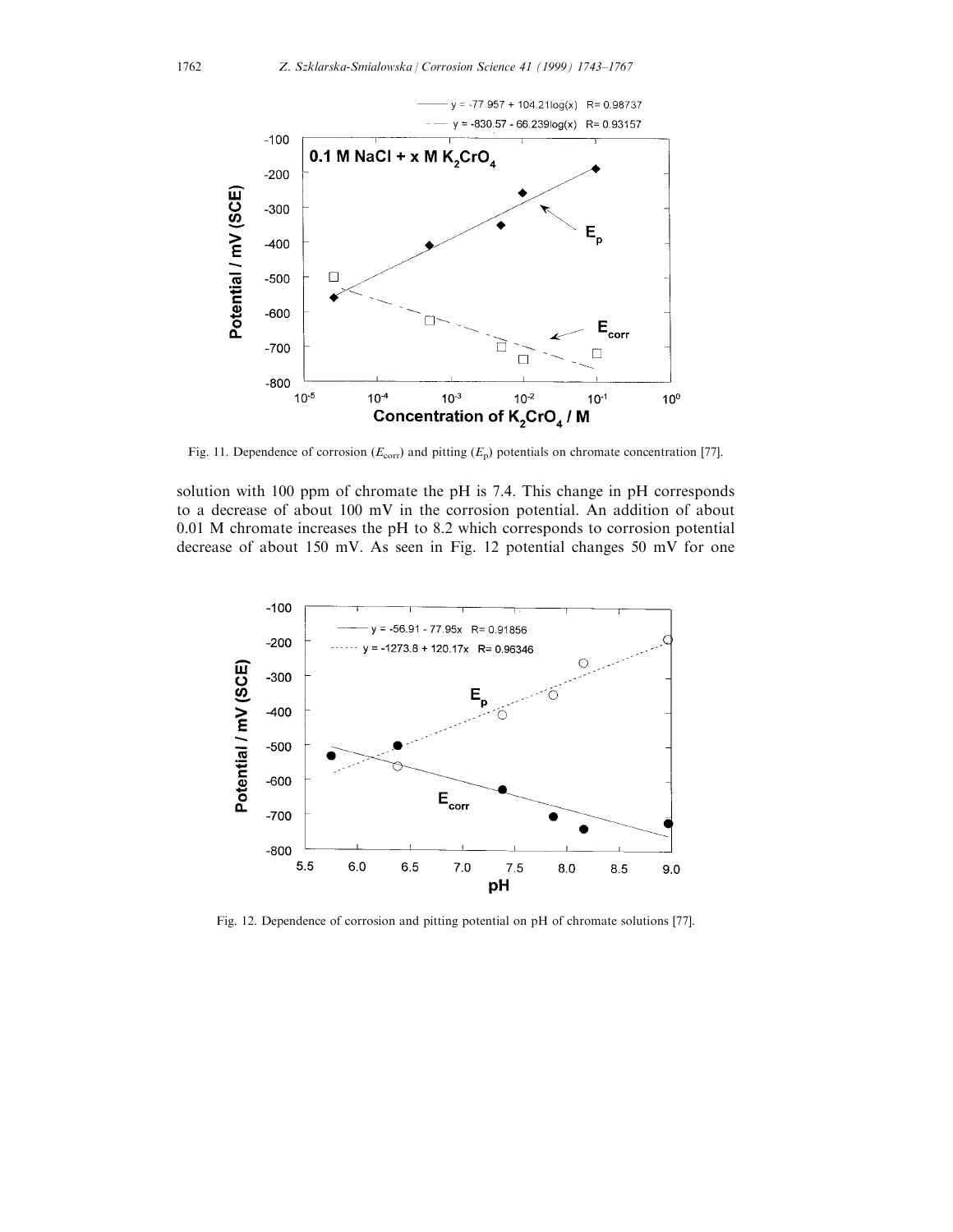

Fig. 13. Polarization curves measured after 45 h in 0.1 M NaCl with 15 ppm of K<sub>2</sub>CrO<sub>4</sub> (dashed line) and without  $K_2CrO_4$  (solid line) [81].

unit of pH. No systematic studies have been performed to find the contribution of chromate in the decreases of the open circuit potential of Al.

Hunkeler and Boehni [54] studied the effect of different anions on the pit growth in aluminum and found the inhibitive action of the chromate and nitrate. These anions were added to the chloride solution during the pit growth stage, and the possible inhibiting effect on pit nucleation was eliminated. They reported that a  $10^{-3}$  and  $10^{-1}$  M addition of NO<sub>3</sub> and CrO<sub>4</sub><sup>2</sup>, respectively, are needed to inhibit the pit growth of aluminum in  $10^{-2}$  NaCl of pH 11. It seems the effect of chromate on pit growth is complicated because Sehgal et al. [56] who studied a two-dimensional pit found, that the low concentrations of chromate in 0.1 N Na Cl have no effect or even increase the pit growth, while only very high concentrations inhibit the pit growth.

In conclusion, chromates as inhibitors of pitting corrosion can act in different ways. But the mechanism of their action is still not known. Chromate anions can increase the pH in neutral solutions and the increase the cathodic polarization reaction decreasing the corrosion potential. They can increase the pitting potential as a result of an increasing pH in neutral solutions; they can improve the film against pitting corrosion by a restriction of adsorption of chloride anions on the surface or by restriction of the entrance of chloride to the passive film with incorporated chromium oxide plugging the flaw sites in the passive film and they can change the electronic structure of the passive film. The action of chromate on pit growth is not clear, but it seems that only a high concentration of chromate will decrease pit growth.

Despite the large number of papers published, more systematic research has to be done to learn about the mechanism of a chromate action in chloride solutions.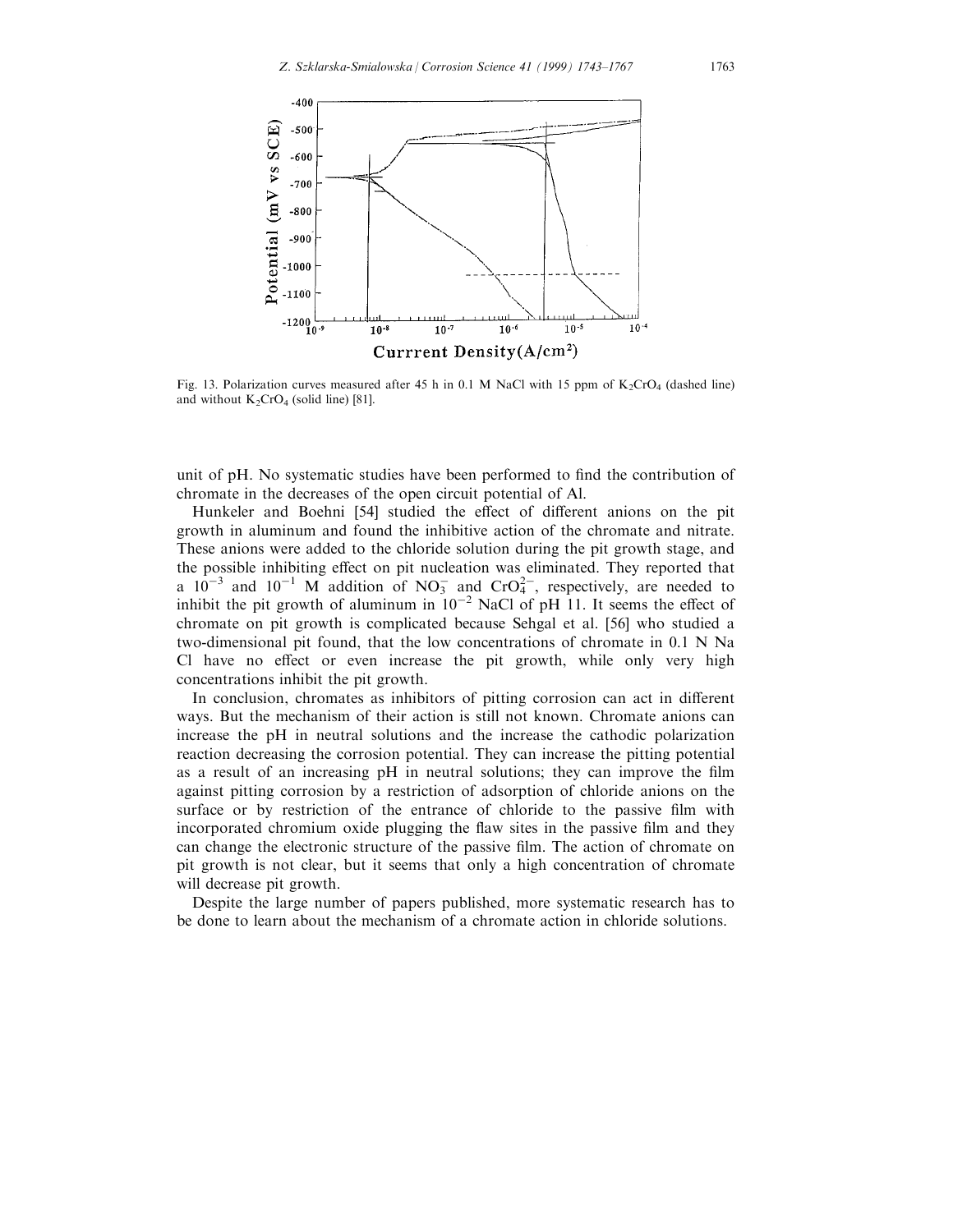#### 9. Conclusions

The experiments performed during the last decades enhance our knowledge of the mechanism of pitting of aluminum, however, unresolved questions still remain.

The passive film on Al-alloys exhibits semiconductive properties which are the result of nonstoichionetry of the composition and local structural inhomogeneties.

—Because of inhomogeneity of the surface,  $Cl^-$  adsorption on the surface and absorption of  $Cl^-$  in the outer layer of the film occurs in localized sites.

ÐPitting susceptibility (measured by pitting potential) depends upon electronic properties of the passive film. Less noble flat-band potentials correspond to higher pitting potentials. This means that a less defective oxide film, with lower localized states, is more resistant to pitting.

ÐIn chloride solutions, the aluminum passive ®lms are weakened (measured by current in the passive state) at much lower potentials than the pitting potential. Electrical resistance of the passive film formed on metastable alloys decreases at the potential several hundred miliwolts below the pitting potential. In a sulfate solution no decrease of film resistance occurs. It can therefore to be assumed that  $Cl^-$  ions adsorbed/absorbed in the outer layer of the film increase the number of the space charge.

ÐIntermediates weaken the passive ®lm and are sites for pit nucleation. The cathodic intermetallics produce a galvanic cell with an aluminum matrix and act as a cathode for oxygen reduction. These particles selectively dissolve and remnants from the particle dissolution—metallic Cu and Fe, are still more cathodic than the intermetallics.

 $-D$ eterioration of passive film properties at lower potentials than the pitting potential permits a rupture in the passive film and produces metastable pits. When the film covered metastable pit breaks down, the pit repassivates because the pit current is too low to sustain the aggressive solution. The metastable pit current is too low to obtain the i x higher than  $10^{-2}$  A/cm required for stable growing pits.

 $-Pit$  growth is determined by events occurring of the metal/pit solution interface. The physical and chemical properties of the passive film mainly influence the initiation of pits but play a secondary role in pit growth. For stable pit growth a high concentration of  $Cl^-$  and a low pH in the pit should develop to produce such an aggressive condition within the pits that repassivation is hampered. In the initial stage, the stable pit might grow under ohmic control as a result of presence of hydrogen bubbles in the pit solution or/and a presence of a high resistance salt. After longer times pits growth tends to be diffusion controlled. Presence of the salt layer regulates the transport of ions in and out of the pits restraining the pit solution and the pit passivation.

-It seems that the difference between stable and metastable pits is that in contrast to stable growing pits, in the case of metastable pits only the first step of pit development occurs, namely, formation of aggressive solution aggressive solution, however a salt film is absent.

The following problems influencing pitting of Al and Al-alloys which has been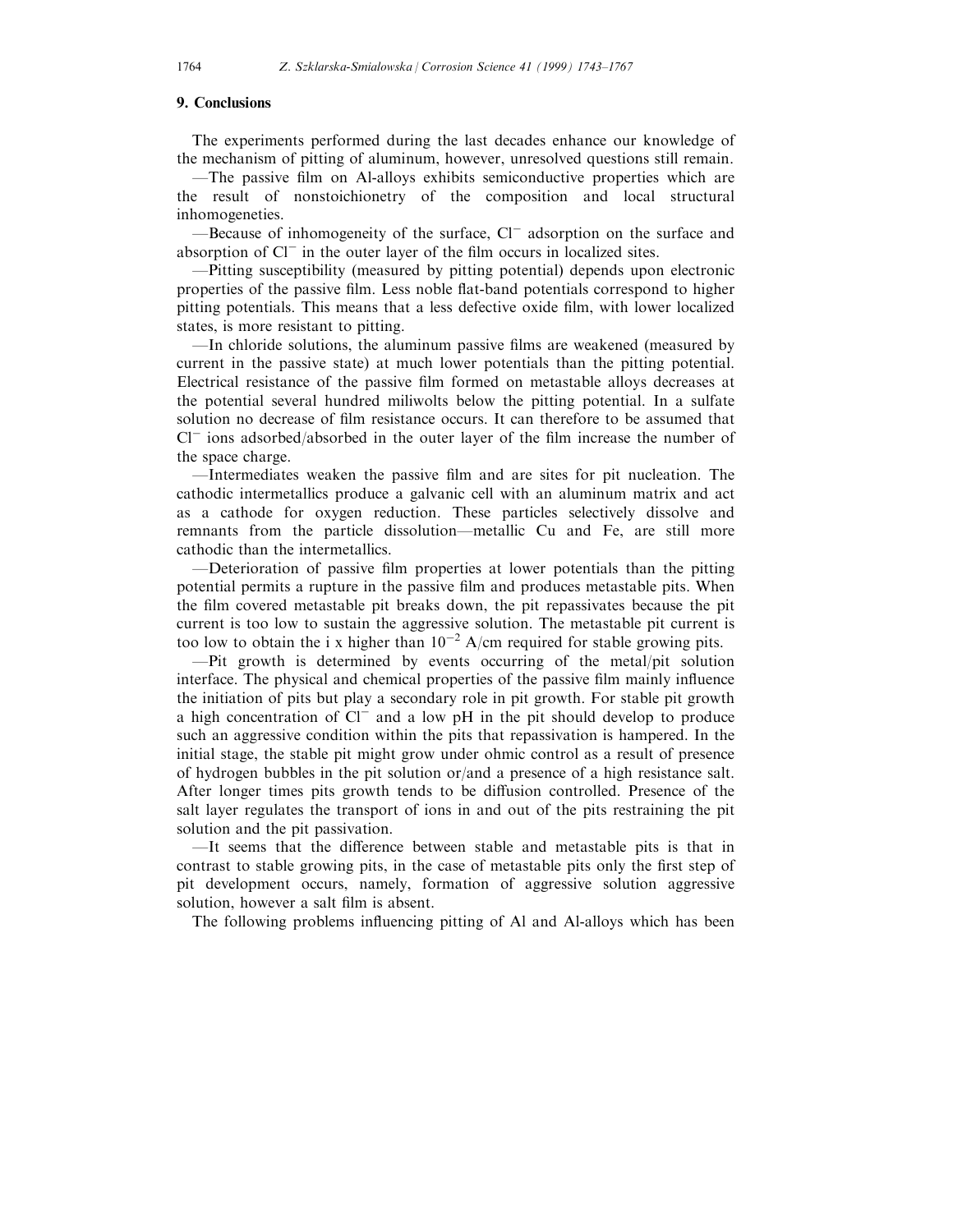not sufficiently explored should be studied:

- 1. the effect of semiconductive properties of the oxide films on pit initiation
- 2. time necessary for salt precipitation in the pit
- 3. formation of pits at the cathodic intermetallics
- 4. the condition of crystallographic pit formation—and their transformation into spheroidized shape (effect of inclusions)
- 5. pitting inhibition by inorganic compounds (chromate, nitrate phosphate): studies of the solution pH with dissolved inhibitor, influence of inhibitor on cathodic reactions and on the magnitude of passive current and influence of inhibitor on electronic structure of passive film
- 6. deterministic factors in pit initiation e.g., second phase particle size, aspect ratio, chemistry, etc.

### Acknowledgements

The author would like to thank Dr G.S. Frankel and Dr R.G. Buchheit for their helpful discussion.

#### References

- [1] G.S. Frankel, L. Stockert, F. Humkeler, H. Bohni, Corrosion 43 (1987) 429.
- [2] A.K. Vijh, Corr. Sci 12 (1972) 105.
- [3] G. Bianchi, A. Cerquetti, F. Mazza, S. Torchio, Corr. Sci 12 (1972) 495.
- [4] R. Morrison, Electrochemistry and Semiconductor and Oxidized Metals Electrodes, Plenum Press, New York, 1980.
- [5] G. Bianchi, A. Cerquetti, F. Mazza, S. Torchio, Corr. Sci 10 (1970) 192.60.
- [6] S. Lenhard, M. Urquidi-MacDonald, D. MacDonald, Electrochim. Acta 32 (1987) 1739.
- [7] E. Sikora, C. Breslin, J. Sikora, D. MacDonald, J. Electrochem. Soc 95-15 (1940) 344.
- [8] P. Morach, P. Schmuki, H. Bohni, in: Proceedings of the 4th International Symposium on Electrochemical Methods in Corrosion Research, The Electrochem. Soc., Helsinki, 1991.
- [9] W.H. Strehlow, E.L. Cook, J. Phys. Chem. Ref. Data 2 (1973) 163.
- [10] S. Menezes, R. Haak, G. Hagen, M. Kendig, J. Electrochem. Soc 136 (1989) 1884.
- [11] L. Kobotiatis, N. Kioupis, P.G. Koutsoukos, Corrosion 53 (1997) 562.
- [12] C.Y. Chao, L.F. Lin, D.D. MacDonald, J. Electrochem. Soc 128 (1981) 1187, 1194.
- [13] A. Berzins, R.T. Lowson, K.J. Mirans, Aust. J. Chem 30 (1977) 1891.
- [14] G.C. Wood, J.A. Richardson, Rabbo M.F. Abd, L.M. Mapa, W.H. Sutton, Passivity of Metals, in: R.P. Frankenthal, J. Kruger (Eds.), Proceedings of the Fourth International Symposium on Passivity, The Electrochem. Soc., Pennington, NJ, 1978, p. 973.
- [15] J. Augustynski, R.P. Frankenthal, J. Kruger (Eds.), Proceedings of the Fourth International Symposium on Passivity, The Electrochem. Soc., Pennington, NJ, 1978, p. 997.
- [16] I.L. Mueller, J.R. Galvele, Corr. Sci 17 (1977) 179.
- [17] G.D. Davis, W.C. Moshier, T.L. Fritz, G. Cote, J. Electrochem. Soc 137 (1990) 422.
- [18] G.S. Frankel, M.A. Russak, C.V. Jahnes, M. Mirzamaani, V.A. Brusic, J. Electrochem. Soc 136 (1989) 1243.
- [19] G.D. Davis, W.C. Moshier, T.L. Fritz, G.O. Cote, J. Electrochem. Soc 136 (1989) 356.
- [20] R.B. Inturi, Z. Szklarska-Smialowska, Corr. Sci 34 (1993) 705.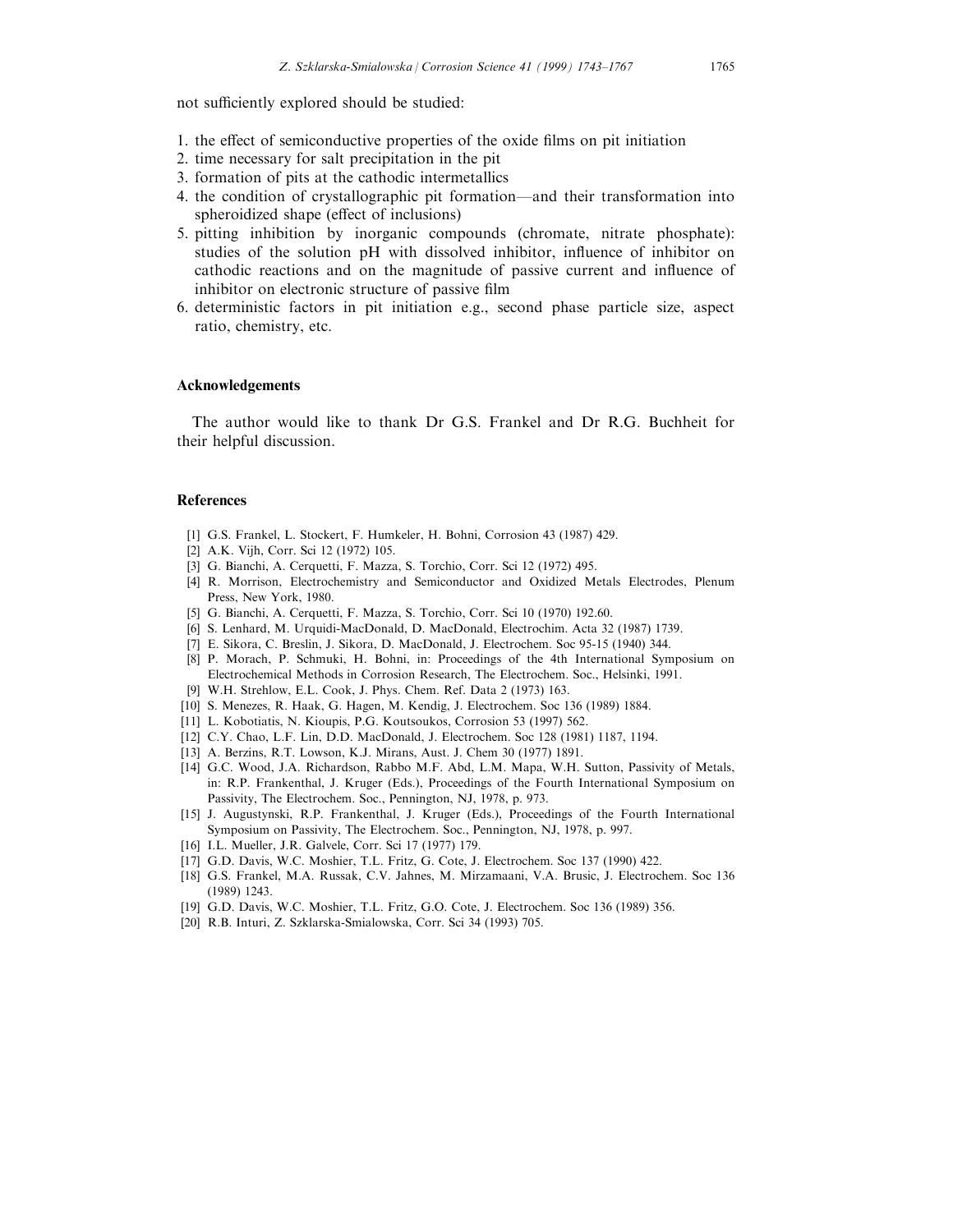- [21] B.A. Shaw, G.D. Davis, T.L. Fritz, B.J. Rees, W.C. Moshier, J. Electrochem. Soc 138 (1991) 3288.
- [22] G.D. Davis, B.A. Shaw, B.J. Rees, M. Ferry, J. Electrochem. Soc 140 (1993) 951.
- [23] G.D. Davis, W.C. Moshier, G.G. Long, D.R. Black, J. Electrochem. Soc 138 (1991) 3194.
- [24] G.S. Frankel, R.C. Newman, C.V. Jahnes, M.A. Russak, J. Electrochem. Soc 140 (1993) 2192.
- [25] R. Krishnakumar, Z. Szklarska-Smialowska, B.R. MacDougall, R.S. Awitt, T.A. Ramanarayanan (Eds.), Proceedings Symposium Oxide Films on Metals and Alloys, 92-22, The Electrochem Soc., Pennington, NJ, p. 370.
- [26] Z. Szklarska-Smialowska, Corr. Sci 33 (1992) 1193.
- [27] P.M. Natishan, G.K. McCafferty, E. Hubler, Electrochimica Acta 40 (1995) 323.
- [28] P. Natishan, E. McCafferty, G.K. Hubler, J. Electrochem. Soc 133 (1986) 1061.
- [29] T.P. Moffat, J. Electrochem. Soc 140 (1993) 2779.
- [30] E.H. Hollingsworth, H. Hunsicker, Metals Handbook. V.13, ASM International, 1987, p. 583.
- [31] R.G. Buchheit, J. Electrochem. Soc 142 (1995) 3994.
- [32] J.O. Park, C.H. Paik, R.C. Alkire, in: P.M. Natishan, R.G. Kelly, G.S. Frankel, R.C. Newman (Eds.), Critical Factors in Localized Corrosion II, The Electrochem. Soc., Pennington, NJ, 1996, p. 218.
- [33] O. Seri, M. Imazumi, Corr. Sci 30 (1990) 1121.
- [34] K. Nisacioglu, J. Electrochem. Soc 137 (1990) 69.
- [35] A.J. Golubev, M.N. Ronzhin, in: N.D. Tomashov, E.N. Mirolubov (Eds.), Corrosion of Metals and Alloys, Olbourne Press, London, 1966, p. 48.
- [36] M. Metzger, J. Zahavi ibid. (21), p. 960.
- [37] B. Mazurkiewicz, A. Piotrowski, Corr. Sci 23 (1983) 697.
- [38] B. Mazurkiewicz, Corr. Sci 23 (1983) 687.
- [39] J.R. Scully, T.O. Knight, R.G. Buchheit, D.E. Peebles, Corr. Sci 35 (1993) 185.
- [40] R.G. Buchheit, R.P. Grant, P.F. Hlava, B. McKenzie, G.L. Zender, J. Electrochem. Soc 144 (1997) 2621.
- [41] R.G. Buchheit, J.P. Moran, G.E. Stoner, Corrosion 46 (1990) 610.
- [42] M. Zamin, Corrosion 37 (1981) 627.
- [43] C. Blanc, G. Mankowski, Corr. Sci 39 (1997) 949.
- [44] Z. Szklarska-Smialowska, Pitting Corrosion of Metals, in: NACE, 1986, p. 347.
- [45] D.E. Williams, J. Stewart, P.H. Balkwill, G.S. Frankel, R.C. Newman (Eds.), Proceeding Symposium Critical Factors in Localized Corrosion, 92-9, The Electrochem. Soc., Pennington, NJ, p. 36.
- [46] P.C. Pistorius, G. Burstein, Corr. Sci 36 (1994) 525.
- [47] P.C. Pistorius, G. Burstein, Corr. Sci 33 (1992) 1885.
- [48] S.T. Pride, J.R. Scully, J.L. Hudson, J. Electrochem. Soc 141 (1994) 3028.
- [49] J.R. Scully, G.S. Frankel, R.C. Newman (Eds.), Proceedings of the Symposium on Critical Factors in Localized Corrosion, v.92-9, The Electrochem. Soc., Pennington, NJ, p. 144.
- [50] D.W. Buzza, R.C. Alkire, J. Electrochem. Soc 142 (1995) 1104.
- [51] J.R. Galvele, J. Electrochem. Soc 123 (1976) 464.
- [52] Z. Szklarska-Smialowska, Pitting Corrosion of Metals, in: NACE, 1986, p. 281.
- [53] H.P. Godard, Can. J. Chem. Eng 21 (1960) 167 104.
- [54] F. Hunkeler, H. Boehni, Corrosion 37 (1981) 645.
- [55] G.S. Frankel, Corr. Sci 30 (1990) 1203.
- [56] A. Sehgal, D. Lu, G.S. Frankel, J. Electrochem. Soc 145 (1998) 2834.
- [57] A.K. Vijh, Corr. Sci 13 (1973) 805.
- [58] D.A. Vermilyea, J. Electrochem. Soc 118 (1971) 529.
- [59] Kai P. Wong, R.C. Alkire, J. Electrochem. Soc 137 (1990) 3010.
- [60] T. Hagyar, J. Williams, Trans. Faraday Soc 57 (1961) 2288.
- [61] R. Foley, N. Nguyen, J. Electrochem. Soc 129 (1982) 464.
- [62] H. Kaesche, Localized Corrosion, in: R. Staehle, B. Brown, J. Kruger, A. Agrawal (Eds.), NACE, Houston, Texas, 1974, p. 516.
- [63] G.M. I. Hoch 1974 ibid. (53), p. 134.